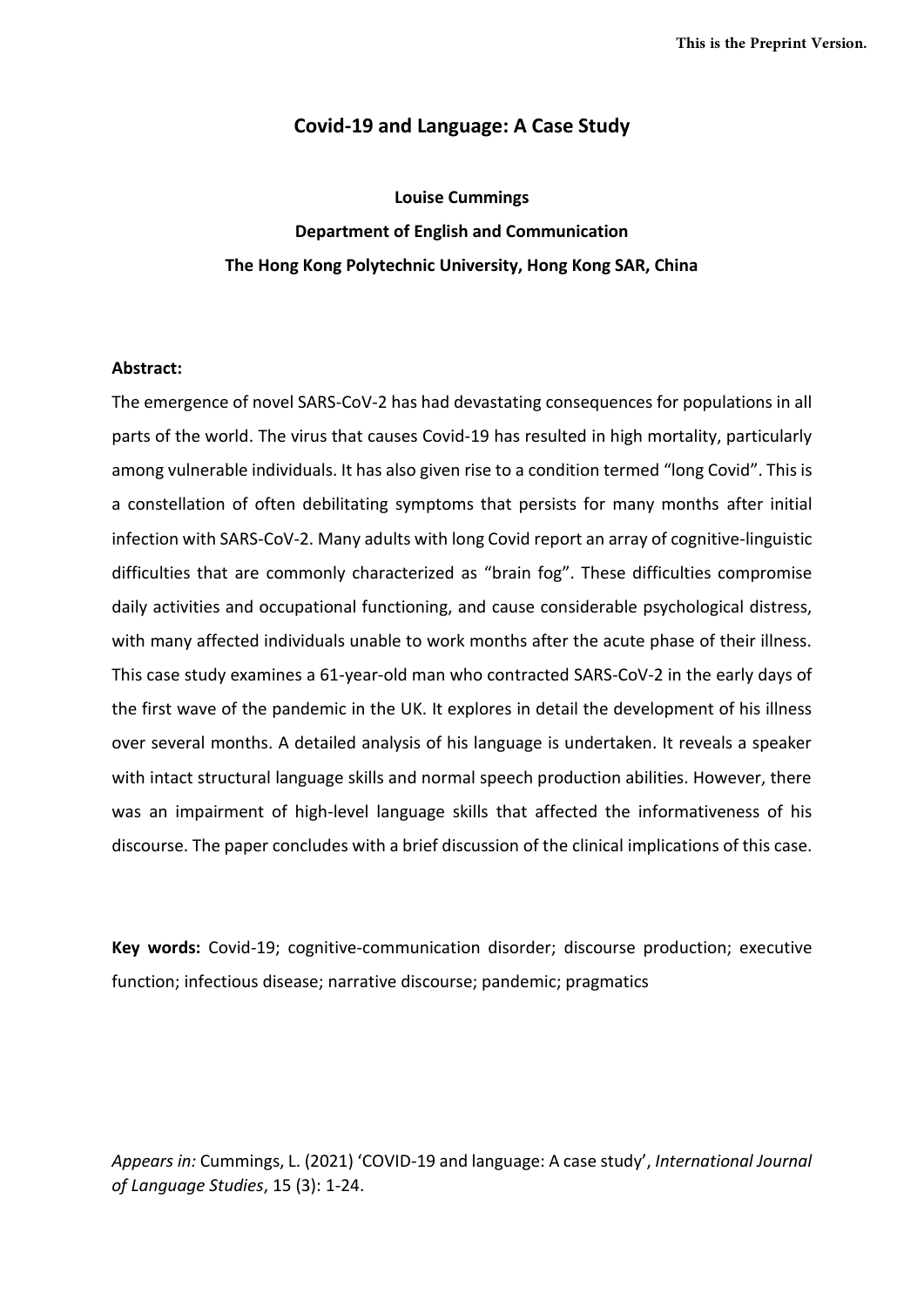### **1. Introduction**

The Covid-19 pandemic has swept the globe with alarming speed and ferocity since it first came to global prominence in December 2019. Its consequences for human health have been devastating. The World Health Organization estimated that the novel viral pathogen that causes this disease – SARS-CoV-2 – was responsible for the deaths of 3,311,780 million people by 12 May 2021. Even apart from deaths, there is a significant burden of illness and disability in people who survive Covid disease. In a study of 384 patients (mean age 59.9 years) with Covid infection followed a median 54 days post discharge, persistent breathlessness, cough, fatigue, and depression were reported in 53%, 34%, 69% and 14.6%, respectively (Mandal *et al.,* 2020). Among 143 Italian adults (mean age 56.5 years) assessed an average of 60.3 days after onset of their first Covid-19 symptoms, only 18 (12.6%) were completely free of any Covid-19 related symptom. A further 32% of patients had one or two symptoms and 55% had three or more symptoms (Carfì *et al.,* 2020). Of relevance to language is the fact that neurological symptoms are also a feature of Covid-19 infection. Many of these symptoms also persist long after acute infection. Neurological symptoms include anosmia (loss of smell), stroke, paralysis, cranial nerve deficits, encephalopathy, delirium, meningitis, and seizures (Fotuhi *et al.,* 2020).

As people began to describe their protracted recovery from Covid-19 infection, expressions like "brain fog" were coined to capture a group of unseen difficulties that were causing significant distress to individuals who experienced them. This expression covered an array of cognitive and linguistic problems such as memory loss, word-finding difficulties, poor concentration, and difficulty following and remembering a topic of conversation. People with long Covid articulate these difficulties in considerable detail:

#### *54-year-old woman; 11 months post onset:*

"I am easily distracted, unless I am on a task that requires all my concentration"

*64-year-old woman; 7 months post onset:*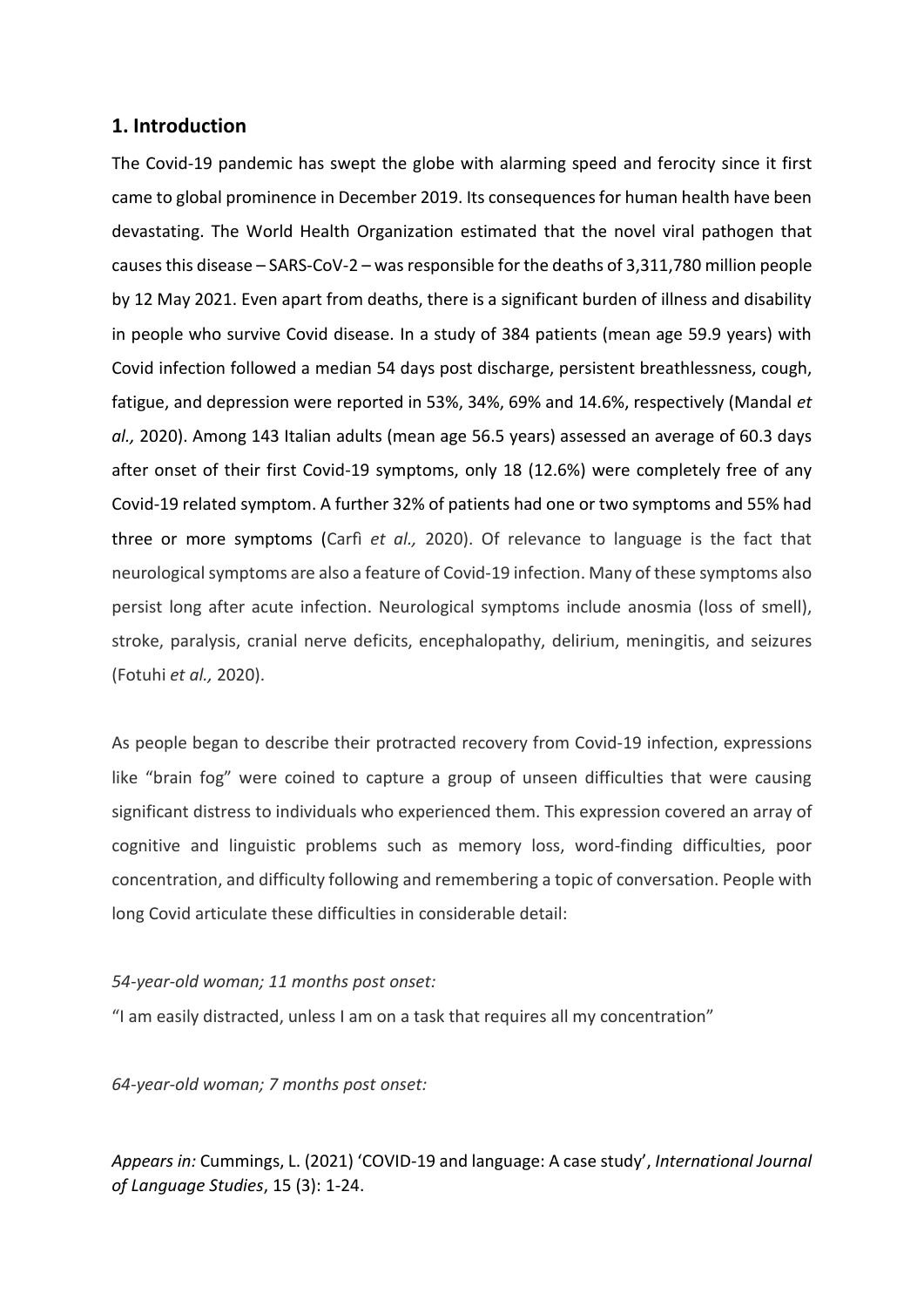"I have had to pause and allow other people to suggest the word I am so obviously looking for"

#### *31-year-old woman; 8 months post onset:*

"I lose track of my thought process and struggle to find the right word, or I use the wong one without realising it"

These self-reports prompted me to start investigating what impact, if any, long Covid might have on language skills. Although language disorders like aphasia were beginning to be reported in people with Covid disease, these studies were undertaken in seriously ill patients who were hospitalised (Muccioli *et al.,* 2020; Priftis *et al.,* 2020). I was interested in studying those individuals who had moderate Covid illness but who had still not made a good recovery from their illness. These people had started to organise themselves on Facebook support groups dedicated to long Covid and Covid long-haulers and were actively discussing and comparing the symptoms that they were still experiencing many months after their initial infections. The presence of "brain fog" was prominent among these symptoms. I approached the managers of these Facebook groups and discussed the type of work that I was undertaking. It was not long before people started to approach me to take part in my study.

The case study discussed in the next section is part of a study of 35 adults with long Covid. The results of this study are reported in detail elsewhere (Cummings, 2021, 2022). The mean age of these adults was 47 years. They ranged in age from 24 to 64 years. There were 4 men and 31 women in the study. Nine participants had under 17 years of formal education and 26 participants had over 17 years of education (see Figure 1 in Appendix). All participants enjoyed good health before contracting SARS-CoV-2. None of these participants with Covid-19 was judged to be ill enough to warrant extended hospitalisation. However, many attended Accident and Emergency departments or had 1- or 2-day hospital stays for support with their symptoms, particularly respiratory and cardiac symptoms. It is worth remarking that the decision not to admit these individuals to hospital wards was related in many cases to the parlous condition of medical facilities at the beginning of the pandemic in the UK, Europe and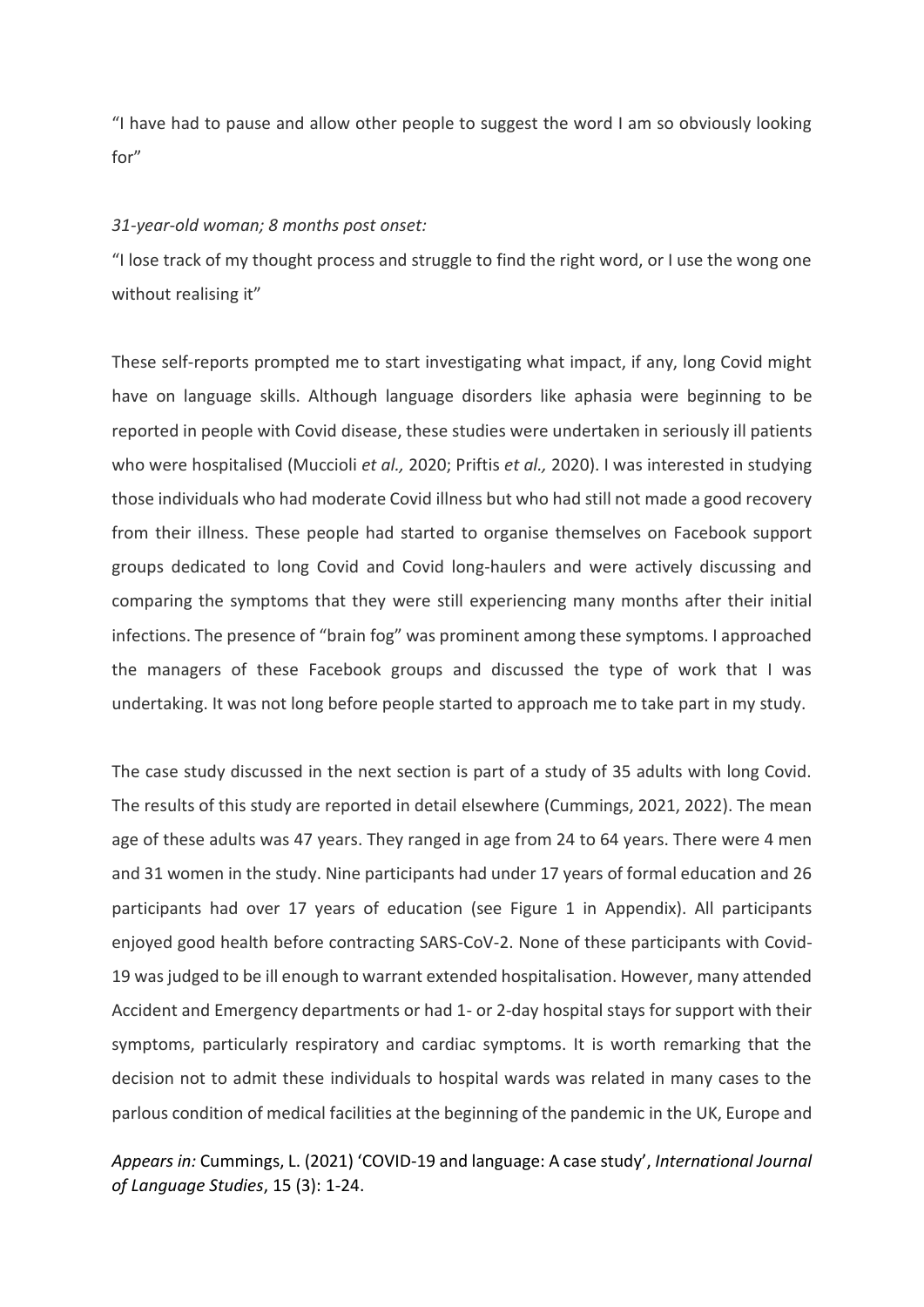USA, and should not be taken as a sign that the symptoms that these individuals experienced were all minor in nature.

Several participants in the study are medical and health professionals. Some had become infected with SARS-CoV-2 through direct contact with infected patients who were in their care. This occurred most often at the start of the pandemic when personal protective equipment was inadequate and was in short supply. The 61-year-old man who is the focus of the following case study is a genetic pathologist. His exposure to the virus was not related to his work as he does not interact directly with patients. He was chosen for a case study because of his medical background. His medical knowledge enabled him to give a very detailed account of the onset and progression of his illness as well as its impact on both his physical health and cognitive functioning. In keeping with Covid restrictions, all participants in the study were recorded online via Zoom or Skype. Two control groups of 17 healthy participants and 6 Covid participants with no self-reported cognitive-linguistic difficulties were also included in the study (see Figure 1 in Appendix).

All participants in the study were recorded online as they undertook a total of 12 language tasks. Each participant was asked to recall a 100-word spoken narrative called Sam and Fred, both immediately and at the end of the session. This task examined immediate and delayed recall of verbal material. The ability to produce words beginning with the letters F-A-S and to generate the names of animals and vegetables, all in 60 seconds, was used to test letter (phonemic) fluency and category (semantic) fluency, respectively. Sentence generation was examined by giving participants two, three, and four words and asking them to put them into brief spoken sentences. Participants were asked to name 20 pictured items in a test of confrontation naming. The ability to characterise steps or stages in everyday activities (procedural discourse) was assessed by asking participants to describe how they would make a cheese and ham sandwich and write a letter to someone. The Cookie Theft picture from the Boston Diagnostic Aphasia Examination (Goodglass *et al.,* 2001) was used to assess picture description ability. A six-frame set of black-and-white line drawings called the Flowerpot Incident, and the Cinderella story were used to examine narrative production under different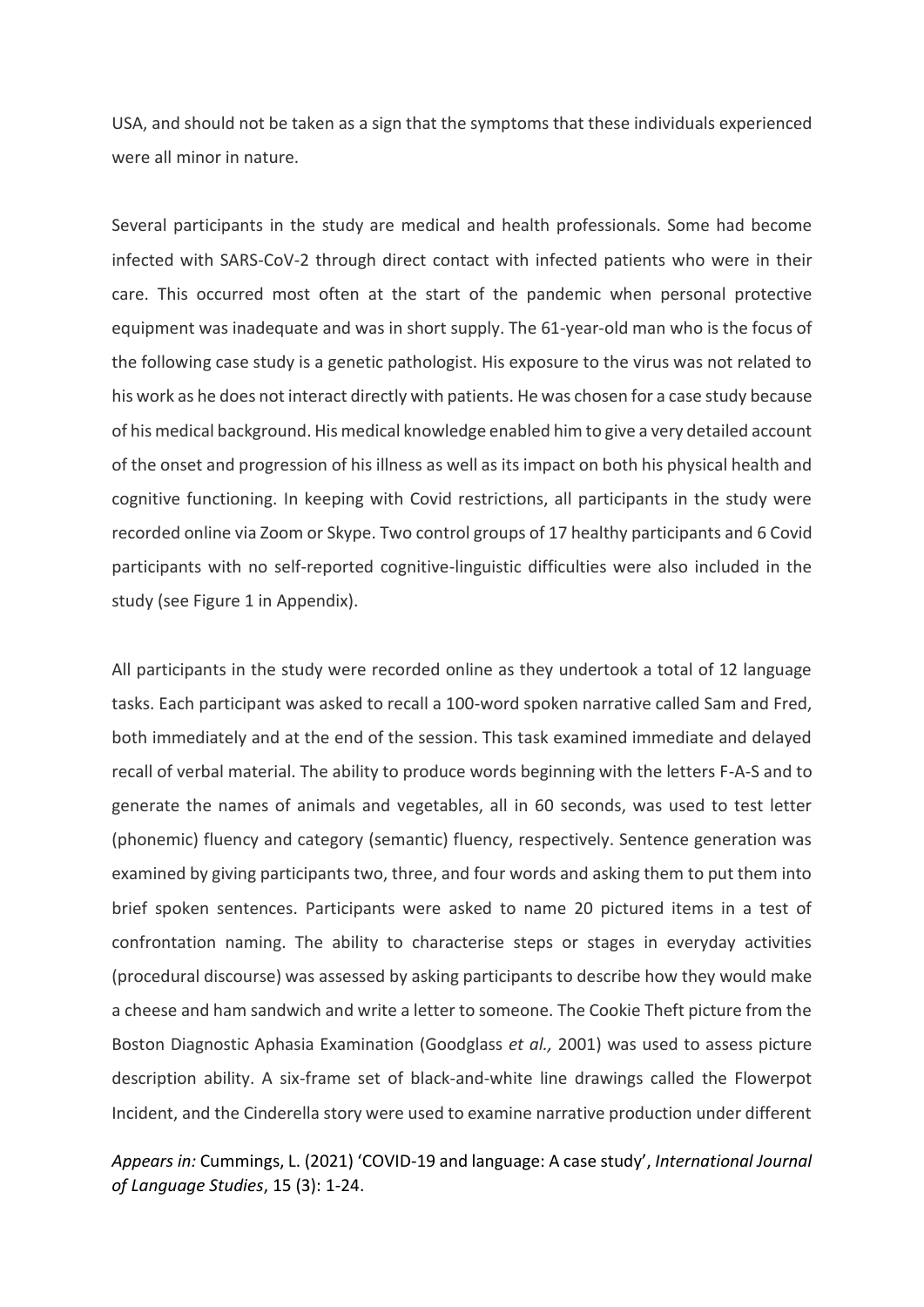conditions of production. For further details on each of these tasks, the reader is referred to Cummings (2020a).

## **2. Case study**

**Background:** Peter (not his real name) is 61:8 years old. He is married and has a 23-year-old daughter. Prior to his retirement from the UK's National Health Service (NHS) in 2019, Peter was a Consultant in Genetic Pathology. He obtained his degree in medicine in 1980 and a PhD in DNA Repair in 1995. During his medical career, Peter was a Member and later a Fellow of the Royal College of Pathologists and a Fellow of the European Board of Laboratory Medicine. He is still very active within medicine, with several clinical and research roles and professional appointments in his portfolio. Although work has been a very significant part of Peter's life, he acknowledges that it has not always led to a healthy work-life balance. Since relinquishing his role as Laboratory Director in 2012 and retiring from the NHS in 2019, he has had more time to pursue other interests. He expects this to improve further when he retires fully from medicine in around 2024. Peter's wife is a Professor of Cellular Immunology and Immunotherapy in a university in the UK.

Prior to contracting Covid-19, Peter enjoyed reasonably good health. He weighs 97Kg and his height is 1.80m, giving him a BMI of 29.9. This places him in the overweight but not obese category. At around 16 years of age, Peter started to develop migraines. Attacks lasted a day and occurred once or twice a fortnight. They resolved spontaneously in his early twenties. In 2001, Peter had a laparoscopic cholecystectomy. Although the operation itself went well, he experienced a serious haemorrhage after the procedure, losing 4-5 units of blood over an 8 hour period. Some 10 years after his cholecystectomy, Peter developed acute pancreatitis when a stone formed in his common bile duct. This was successfully treated. At 51 years of age, Peter developed glandular fever (Epstein-Barr virus). He took a year to recover fully. Peter takes several prescribed medications (see *Medication*) and is allergic to Penicillin.

Peter wears hearing aids for noise-induced hearing loss caused by pistol and rifle target shooting. He used to be myopic and anastigmatic. In 2012, he had laser corneal surgery. Peter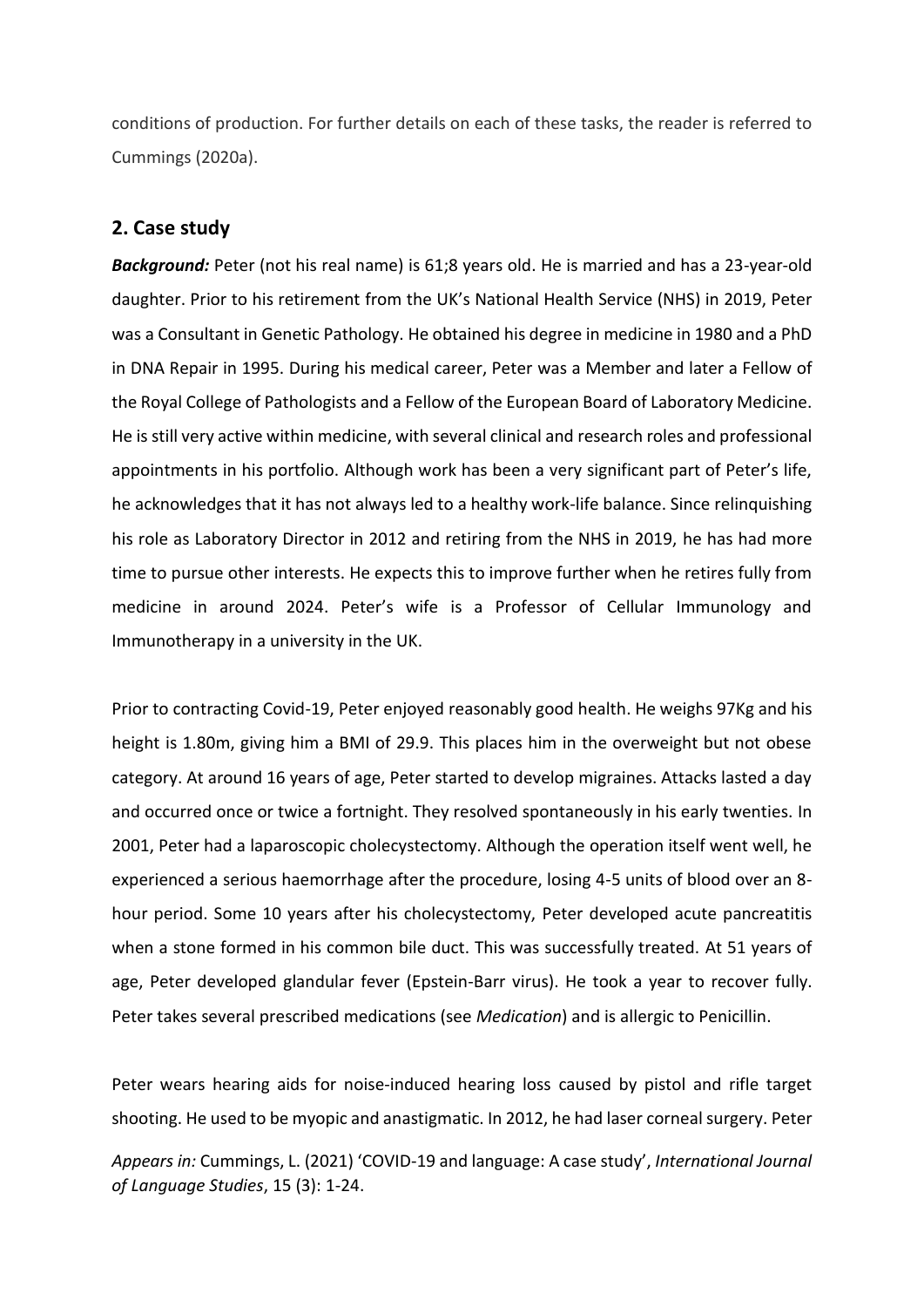has never smoked or vaped. He very occasionally consumes small quantities of alcohol, amounting to around 6 units per year. He has a well-balanced diet, although thinks he could maybe eat a bit less in general. Since 2019, he has taken Vitamin D supplements in the winter months. Peter does not take regular exercise but occasionally does hill walking. His other interests include model making and model railways and reading books on militaria, transport and industrial history. He meets friends regularly, mostly while shooting.

On 3 March 2020, Peter experienced malaise, fever and headache. He did not think these symptoms were related to Covid-19, attributing them instead to a gashed knee that he sustained while gardening on 1 March 2020. He had to attend Accident & Emergency for this injury, where he received 12 stitches and a tetanus booster. This seemed to be a reasonable explanation of his symptoms, given that at the time there were only two positive cases of Covid-19 recorded in the part of the UK where he lived, and each was 40km away. On 8 March 2020, Peter developed coughing. This marked the start of a wide range of mostly severe symptoms that extended for several weeks (see *Clinical Symptoms*). Peter remained at home during this time. He had a telephone call with his General Practitioner on day 14 of his illness. He was the first case of Covid-19 his doctor had encountered.

Peter does not know how he was exposed to the virus. He had travelled by train to a regional capital city on 28 February 2020 to attend an audiology appointment. This was five days before the onset of his symptoms. He assumes he became infected at some point during this trip, possibly from contact with ticket barriers, use of an ATM, or consumption of a sandwich that he bought at the rail station. Peter checked with his audiologist and she did not develop Covid-19. Peter's wife also did not develop Covid-19 despite her high level of exposure to the virus. She attributed her lack of infection to pre-existing cell-mediated immunity due to previous infections with other viruses. Like many people at the start of the pandemic in the UK, Peter did not have a positive virus test. However, he had antibody tests. He had antibodies to recombinant human novel coronavirus nucleoprotein on days 21, 28, 34, 100 and 190. He also had IgG antibodies against the spike protein S1 receptor-binding domain on specific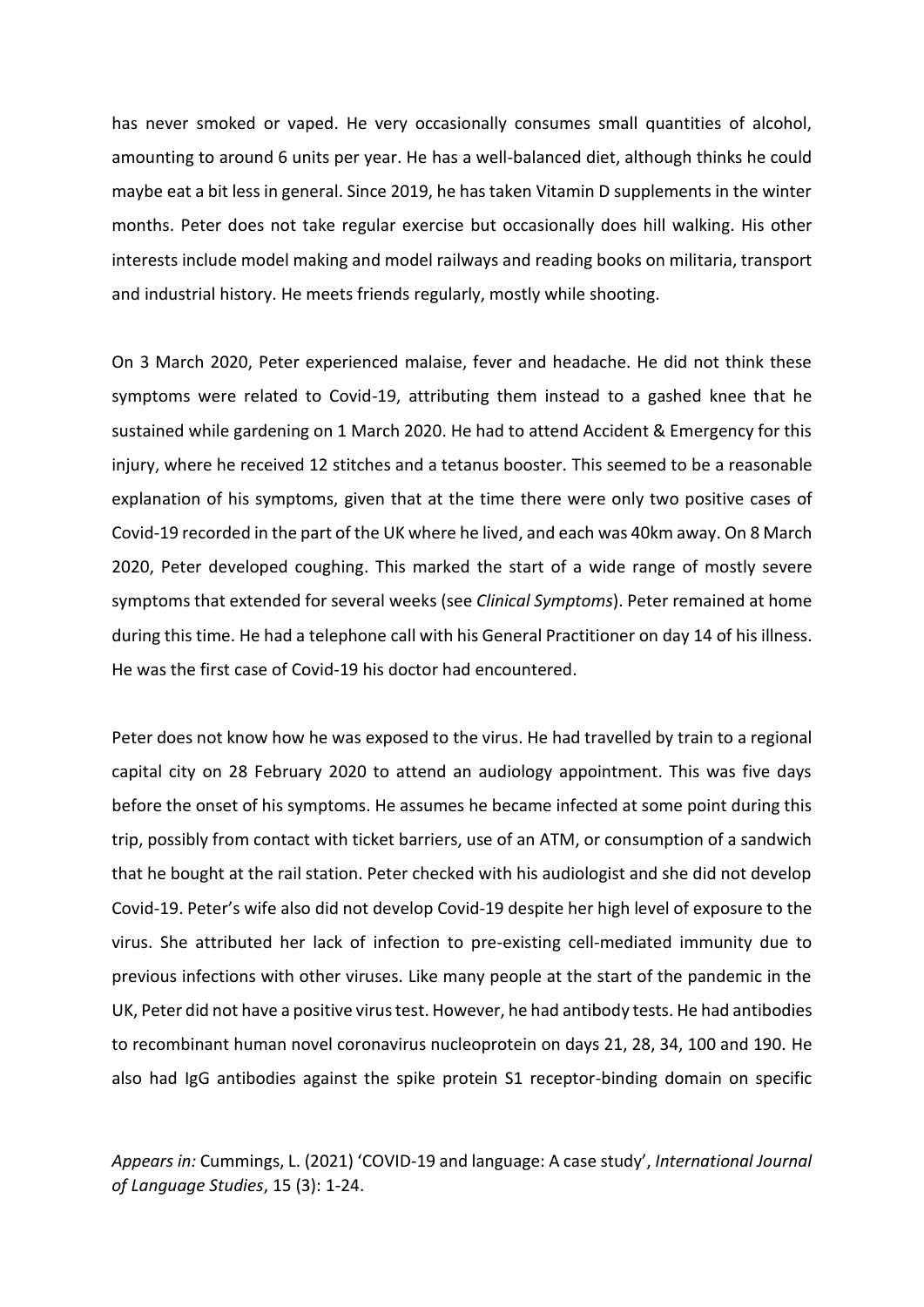enzyme-linked immunosorbent assay (ELISA) tests. These tests were conducted by NHS Blood & Transplant as part of convalescent plasma donation.

Since developing Covid-19, Peter has had several medical investigations and tests. On 18 July 2020, he had a chest X-ray and nothing abnormal was detected. On  $27<sup>th</sup>$  August 2020, Peter underwent tests for the following: urea and electrolytes; C-reactive protein (protein produced by the liver that is a marker of inflammation); liver function; full blood count; thyroid and HbA1c (a test for average level of blood sugar over the past 2-3 months). Again, nothing abnormal was detected. He is currently awaiting a red blood cell magnesium test.

*Clinical symptoms:* It is important to distinguish between the symptoms of acute Covid-19 infection and symptoms associated with long-term illness (so-called Long Covid). Peter had several, severe symptoms in the acute phase of his illness. He had severe fever, coughing, change of taste and smell, fatigue, aches and pains, headache, chest pain/pressure and unusual sensations. Peter described the fever in his illness as "bone cracking". It was more severe than he had experienced in either influenza or Epstein-Barr virus. Peter's coughing was involuntary and was non-productive or only slightly productive. It was induced by a change of position. Initially, it occurred at night. Peter described it as "relentless", "deep seated" and "like no other" coughing he had experienced. At its worst, it induced hypoxia and fainting. It stopped on day 42 of his illness. Peter noted a change of taste and smell on day 3. It was subtle at first, with things such as coffee starting to taste unpleasant. It was associated with the onset of anorexia which lasted one week. He lost 7Kg. Between day 10 and 15, Peter experienced an hallucination of smell. He sensed a (not unpleasant) cooking smell which he put down to a blocked flue in his confusional state.

Confusion, possibly delirium, occurred at the height of Peter's fever and coughing at day 11 to 14 of his illness. He reported that he "lost a day" when he got up on a Sunday and was told by his daughter that it was Monday. He had racing thoughts about matters of no consequence. Being Scuba trained to use oxygen-enriched air, he decided to ask his wife if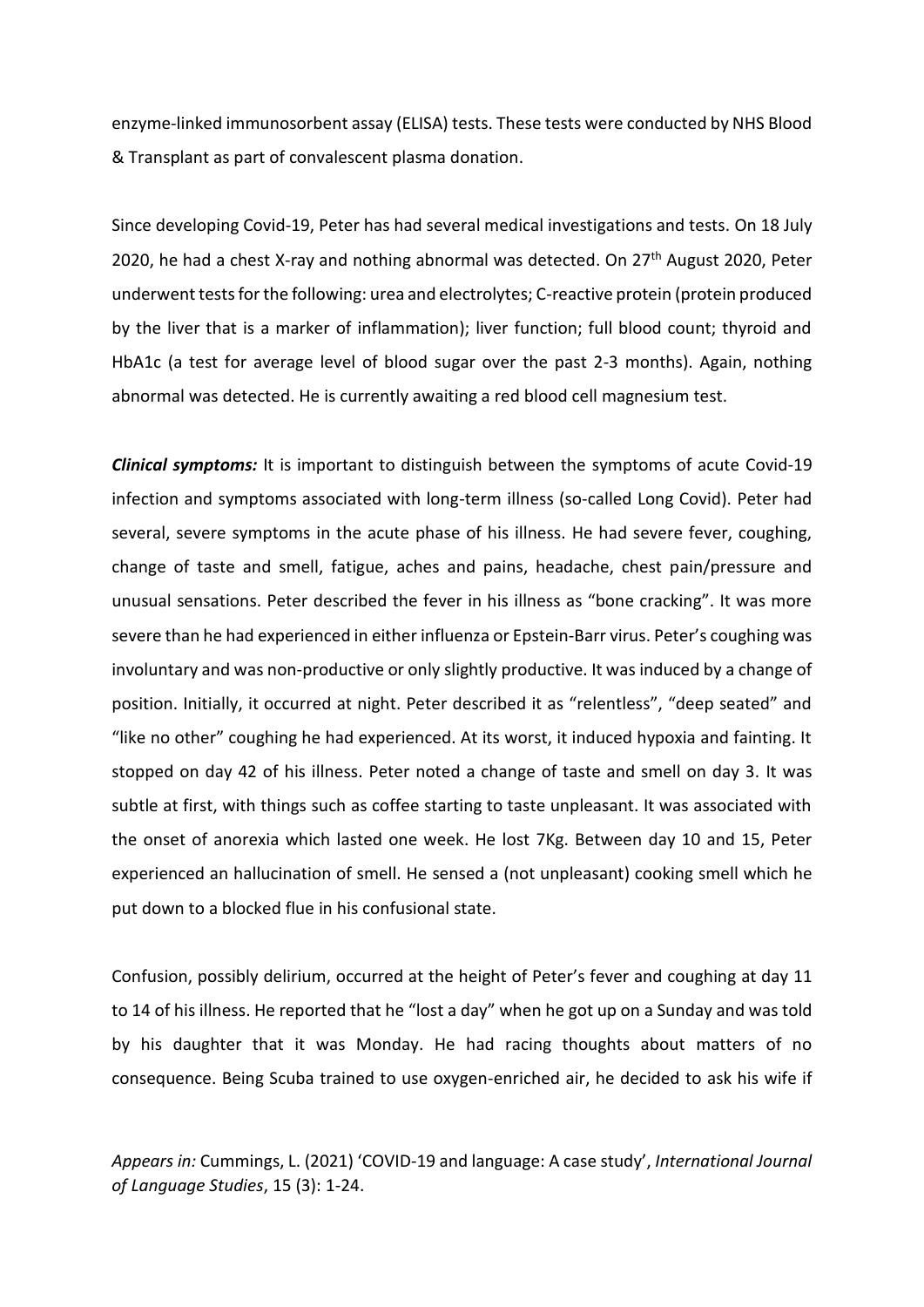she could travel to a shop, some 14 miles away, that sells diving equipment and get him a tank of 36% oxygen. He thought this would make everything alright.

Peter was profoundly fatigued during the acute phase of his illness. He had severe musculoskeletal pain which left him unable to get comfortable and sleep. Large joints, particularly the sacro-iliac joints, were very painful. He also experienced musculoskeletal pain related to coughing. "It felt like I'd pulled the muscles and my diaphragm off my ribs", he reported. Peter had constant, severe headache. He also reported parathesiae. During the first week of illness, he felt like he had a first-degree burn on his back when he put on a shirt or a pyjama top. There was no rash or even reddening of his skin. He also experienced some tingling on his forearms and the backs of his hands. This was followed by hypersensitivity of hairs on the backs of his hands for some weeks.

Peter experienced moderate breathing difficulties and gastrointestinal problems. He was able to breathe air in and out of his lungs. However, on day 12 he noticed alternating hyperventilation and hypoventilation, characteristic of Cheyne-Stokes respiration. This was a very frightening symptom for Peter who, as a medic, knows it is an extremely bad sign in an ITU setting. Between day 14 and 18, Peter experienced gastrointestinal problems. This started with upper gastrointestinal dyspepsia, then mid and lower gut cramps, and then finally constipation and diarrhoea. During the first week of his illness, Peter had mild conjunctivitis. He also experienced hypotension, especially postural hypotension, during the acute phase of illness. On several occasions, he passed out. He decided to stop taking his ACE inhibitor (see *Medication*) when he took his blood pressure and discovered it was sub-normal for him.

Peter has not yet made a full recovery from Covid-19. He describes a post-acute illness that is chronic and relapsing and in which there are significant and debilitating symptoms. One of his neighbours, a senior medic in the army, saw him in the immediate post-acute phase and again a bit later and said he did not look well. He found this reassuring as it matched exactly how he felt. After experiencing up/down cycles in his illness, Peter began to realise that his recovery might be protracted: "I'd appreciated it would be a long haul to get better".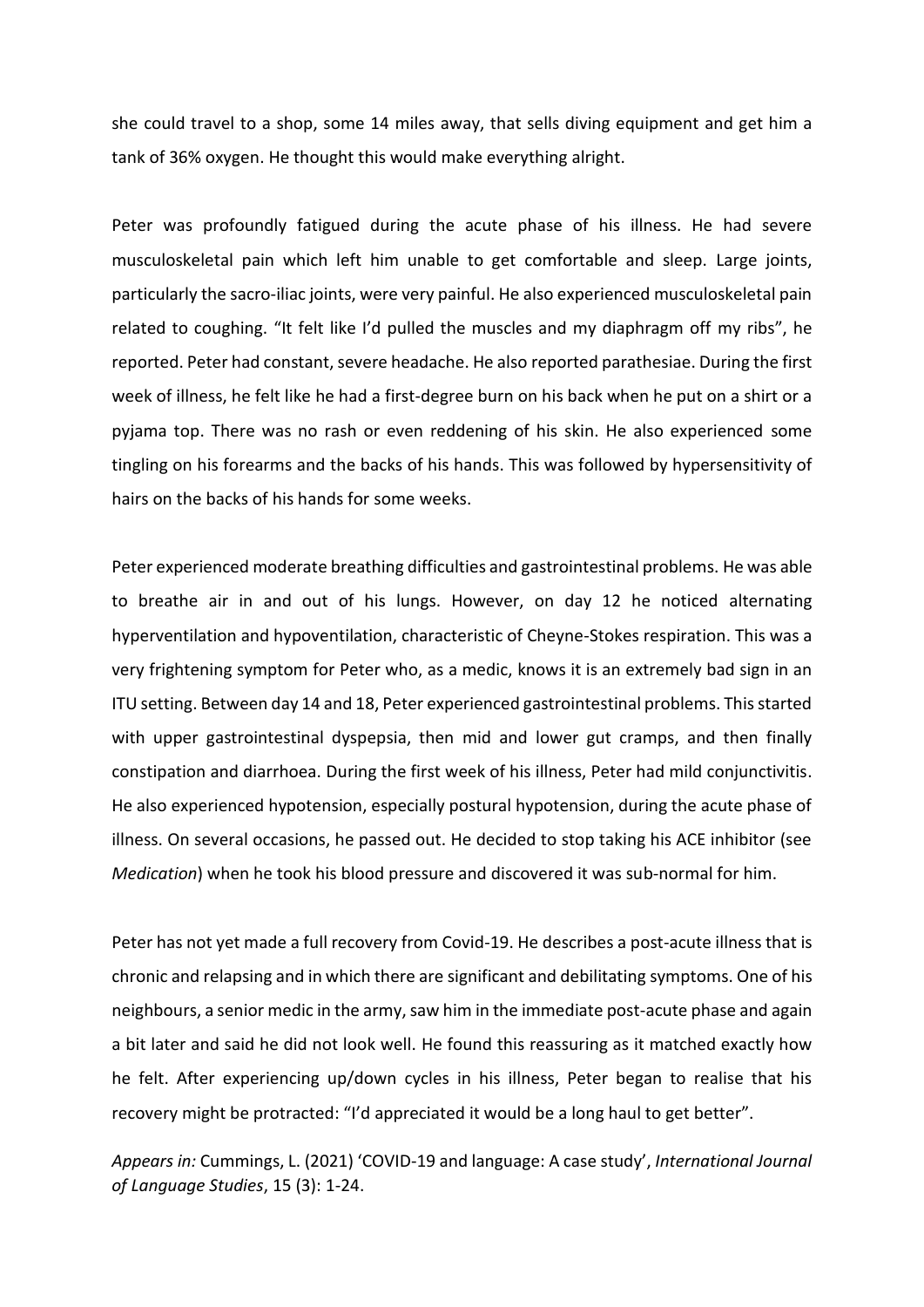Peter reports that he has profound shortness of breath on exertion. Even just packing bags at the supermarket can leave him breathless. He also experiences tachycardia, malaise, weakness, muscle aches, lethargy, sleep disturbance and slowness of thinking ("brain fog"). He wonders if a magnesium deficiency, known to play a role in chronic fatigue, might be contributing to these problems. He has taken a prescribed magnesium supplement (see *Medication*) but has not noticed any improvement in his symptoms. Peter describes shaky episodes when he is irritable, weak and can loose his temper. He wonders if they are hypoglycaemic in part as they can occur if he goes too long between meals and can be alleviated by sugar. However, they can also occur within a couple of hours of eating a full breakfast. His sleep is disturbed. He can go to bed tired and not sleep and wakes up early. He often has a sleep in the afternoon. He can sometimes wake in the night feeling nauseous but is unsure if this is related to his stomach or is an inner ear disturbance.

Some of Peter's symptoms are cognitive in nature. He reports how he has experienced slow mentation and recounts an episode in the supermarket where he could not decide which eggs to purchase. He reports that his ability to remember things seems worse. He now writes more lists to aid his memory. He often struggles to find words and names (see *Communication*). When Peter is in a good phase, he finds projects that he had dropped or forgotten. He might start doing something and then realise he has forgotten to attend a Zoom meeting or ring someone or has left something off a shopping list. He must now look at his diary a lot to check what is coming up.

In the acute phase of Covid-19, Peter experienced understandable feelings of fear and anxiety. During his long recovery, he has reflected on the gravity of his illness. He reports experiencing depression and emotional lability. This is how Peter characterizes the impact of Covid-19 on his mental health:

"All this reinforcement that I narrowly escaped death is reminiscent of what soldiers returning from wars report: unless you've been through it, you have no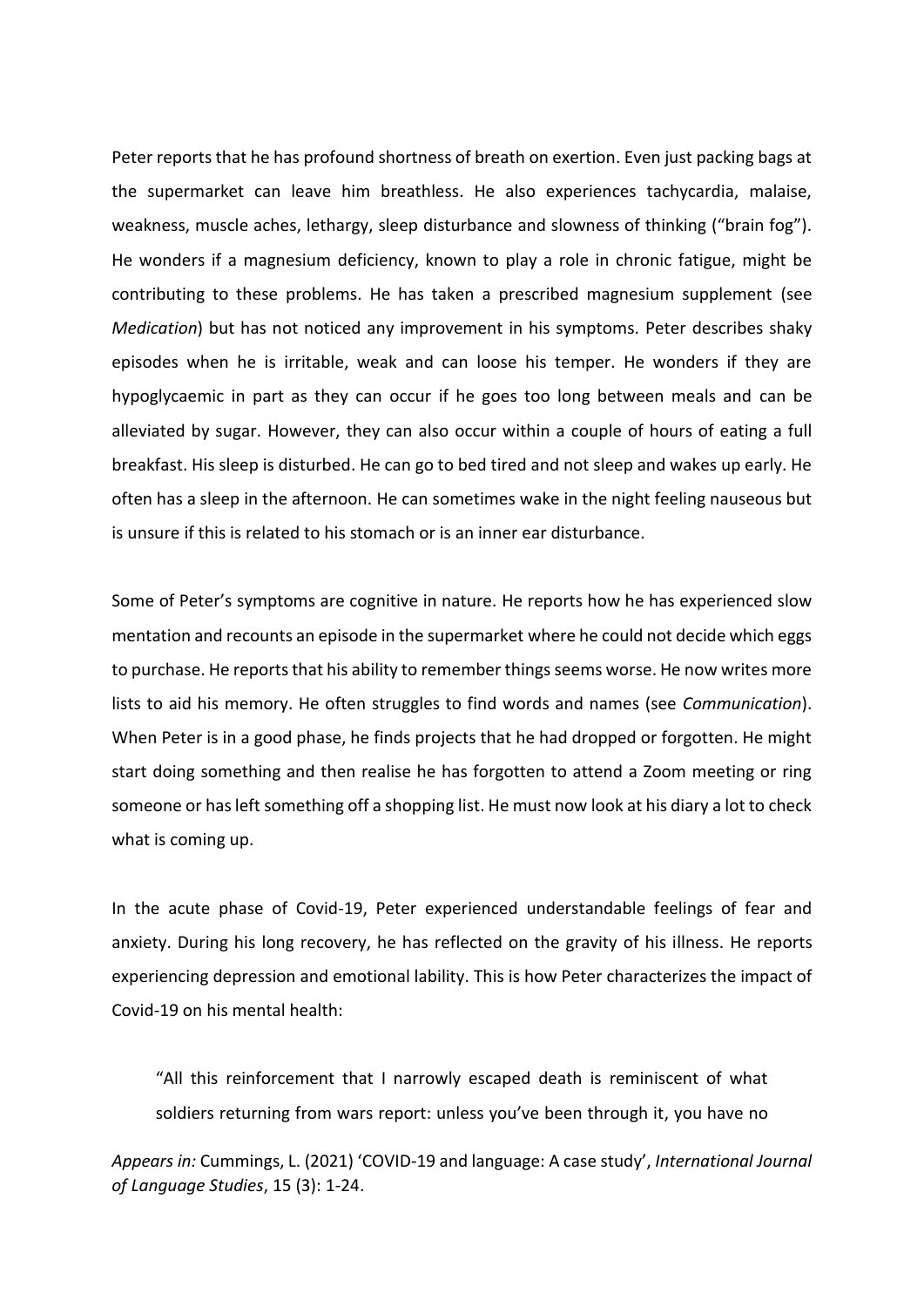idea. I expected post-illness depression and this was made worse by the frustration of being informed as a medic and informed by "directly relevant experience" forced on me by Covid-19, and yet seeing so much incompetence, ignorance and seeming stupidity causing so much death and misery in the world. I found it hard then and still find it very emotional to see survivors on TV talking of their experiences. I can totally relate to returning soldiers not talking about their experiences, especially with people who they reckon know nothing about the experience. Having had an episode of work-related depression in 2010 to 2012, I try to be open about what I now feel as I realise people probably will not mention it."

Peter reports experiencing survivor guilt because he has survived Covid-19 where many other people have not. He must contend with uncertainty about the prospects of making a full recovery: "Am I going to get better? Have I reached the limit of my recovery?". He feels he wants to alleviate the suffering of others by donating blood plasma and contributing to research to better understand the health impact of this new virus. He also feels that people in his situation have been "left alone" and are having to look after themselves. This complex set of emotions is continually relived during his recovery.

*Daily activities:* Long Covid has had a profound impact on all of Peter's daily activities. He can only undertake "a fraction" of the work duties that he would like to undertake, such as conducting research and writing scientific papers and teaching articles. He tries to attend virtual committees but finds it hard to concentrate. Peter's pursuit of leisure activities has also been compromised. He was too unwell to attend shooting and missed this very much. When he was in a good phase with his symptoms, he was able to do a considerable amount of hill walking on holiday. When he is in a bad phase, he is unable to do "anything except the minimum". Peter is not able to read as much as he would like but he can still watch TV. Household chores are limited by fatigue. He enjoys cooking with his family, and would like to cook more, but the enthusiasm is often not there: "Thinking about planning to cook something can be beyond me".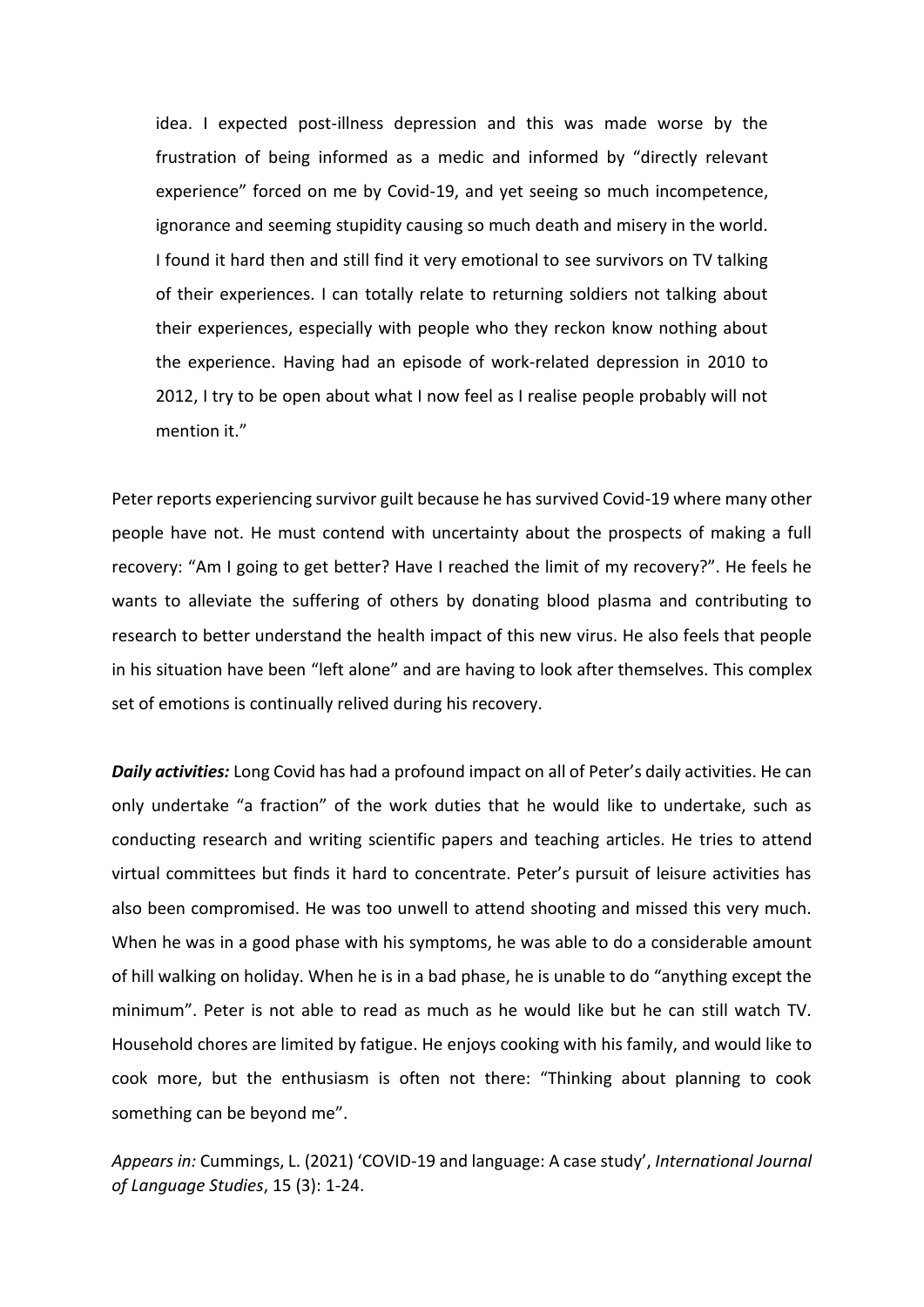*Medication:* Peter takes prescribed medications every day. This includes the ACE inhibitor, Ramipril (5mg once a day), for the treatment of hypertension. He takes Atorvastatin (20mg once a day) for the reduction of cholesterol. Peter takes Aspirin (150mg once a day) to prevent blood clotting.

During his acute illness, Peter took some ibuprofen to manage his symptoms. However, he did not want to take too many non-steroidal anti-inflammatory drugs (NSAIDs) as there was some concern at the time that NSAIDs worsened the symptoms of Covid-19. He used diclofenac gel for his joint pains. He experienced hypotension at the height of his illness and stopped taking his ACE inhibitor. Peter has also used medications in the post-acute phase of his illness. He took magnesium as magnesium aspartate (20 mmol per day) for most of September 2020. He ran out of this medication and noticed no ill effects. However, he then requested a repeat prescription when he did not return to a good phase in his symptoms. When Peter's muscle aches are especially bad, he sometimes uses NSAIDs.

*Communication:* Peter reports that Covid-19 has had an adverse impact on his ability to communicate using spoken and written language. He often experiences "gaps" in conversation and has to fill them in with a description of the word or name that he is trying to find, e.g. "so-and-so who did that" and "that thing I was looking for yesterday". An example of this behaviour – so-called circumlocution – occurred when he was trying to describe to an engineer a repair that was needed on his tractor mower. He wanted to say that the cutting deck needs "sand-blasting" and then "powder-coating", but he was unable to produce either word combination.

Peter reports that he can "loose his thread" in conversation and can forget the point he was trying to make. He can sometimes struggle to remember what others have just said in conversation and he thinks this may in part explain why he is finding Zoom meetings difficult. Occasionally, he finds it difficult to follow what others are saying in conversation. Peter has observed a reduction in his desire to participate in conversation with others. He admits to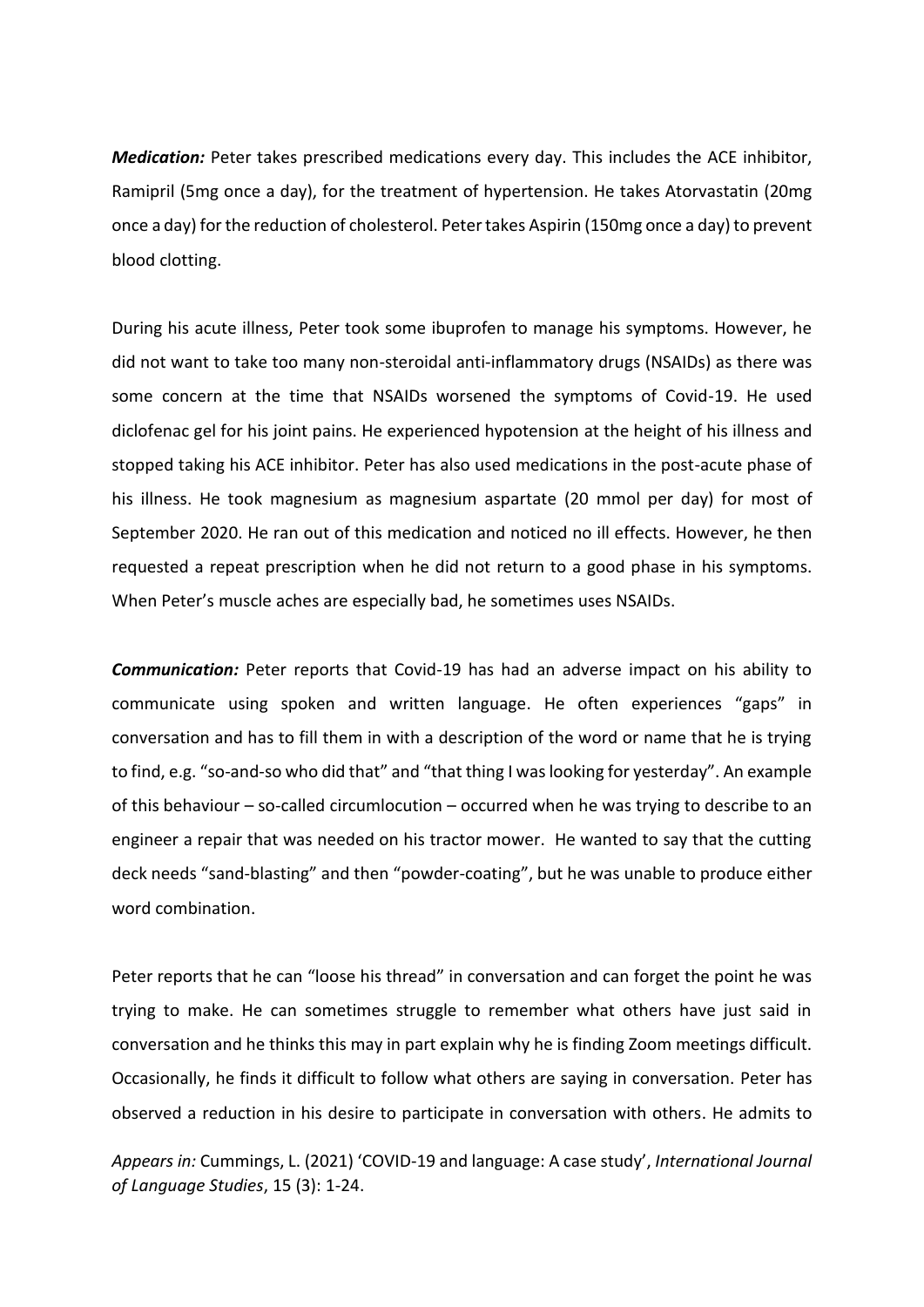having to think about what he wants to talk about, even with close family members. He has a "degree of reluctance" about conversations with others such as telephone calls. He also thinks he is communicating with others less frequently than usual. He does not initiate as many calls as he did before his illness.

In terms of written language, Peter has noted that he is not reading as much as he did before his illness. If he must read something like an article, he reports that it can take him days to summon up the energy and enthusiasm to do it. He can read short books with pictures and magazine articles but is not tackling big books. When undertaking writing, it is his usual practice to let things go around in his head for several days before committing them to paper. But this thinking process has been compromised, a problem that he captures as "trouble thinking about thinking about things".

The author spoke to Peter online on 15 October 2020. The interaction took place at 9am UK time and lasted for approximately one hour and 15 minutes. Peter was alert and responsive throughout the meeting and he participated willingly in all tasks. He had a relaxed demeanour and his mood was normal. Peter spoke at ease about his career in medicine and about how his recent Covid illness had affected him. He did not require prompting from the author during conversation or any of the structured tasks and readily volunteered information and responses. Peter did not appear to fatigue during the session.

Peter's speech was fully intelligible. His articulation of speech sounds was intact, and he spoke with normal volume. Peter's oral-nasal resonance, respiratory support for speech, use of prosody and production of voice were typical of a speaker of his age and gender. Peter displayed normal speech fluency and rate. There was no evidence of dysarthria or apraxia of speech and he did not exhibit a phonological impairment.

Peter's expressive morphology was intact. He used a full range of inflectional and derivational suffixes: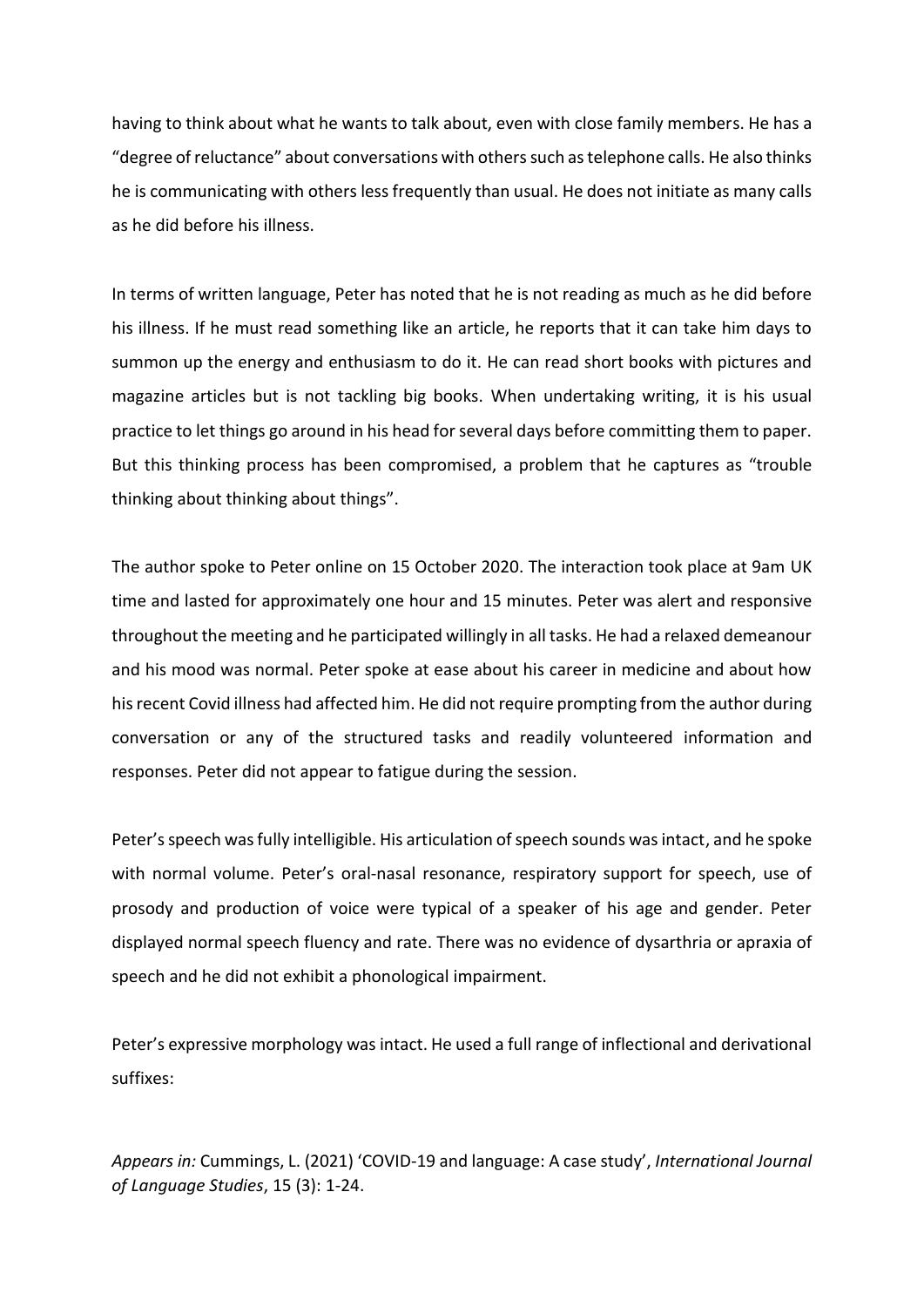## *Inflectional suffix:*

prince's approval (*genitive*); polyps (*plural*); managed (*past tense*); quieter (*comparative*); looking (*aspect*); earliest (*superlative*)

## *Derivational suffix:*

reasonable; mutation; professional; ovarian; yearly; handful; pathologist; encouragement

Peter's use of prefixes was similarly diverse and expressed a range of meanings, as indicated in parentheses:

premalignant ('before') inexperienced ('not') misdiagnosis ('incorrect') abnormal ('deviate from')

Peter produced and understood complex syntax. His performance on the sentence generation task was 100%. Peter's spontaneous expressive language included nominal relative clauses, passive relative clauses, and comparisons of equality, as in the following examples:

"what people tend to come to me about is interpretation of genetic variants" (*nominal relative clause*)

"when you look at people who've been subject to population screening" (*passive relative clause*)

"it's nowhere near as good as when you scope the general population" (*comparison of equality*: adjective + clause)

Peter clearly understood complex syntactic structures in the author's utterances, including interrogative subordinate clauses in questions and relative clauses in statements:

"can you describe for me what your work involved?" (*interrogative subordinate clause*)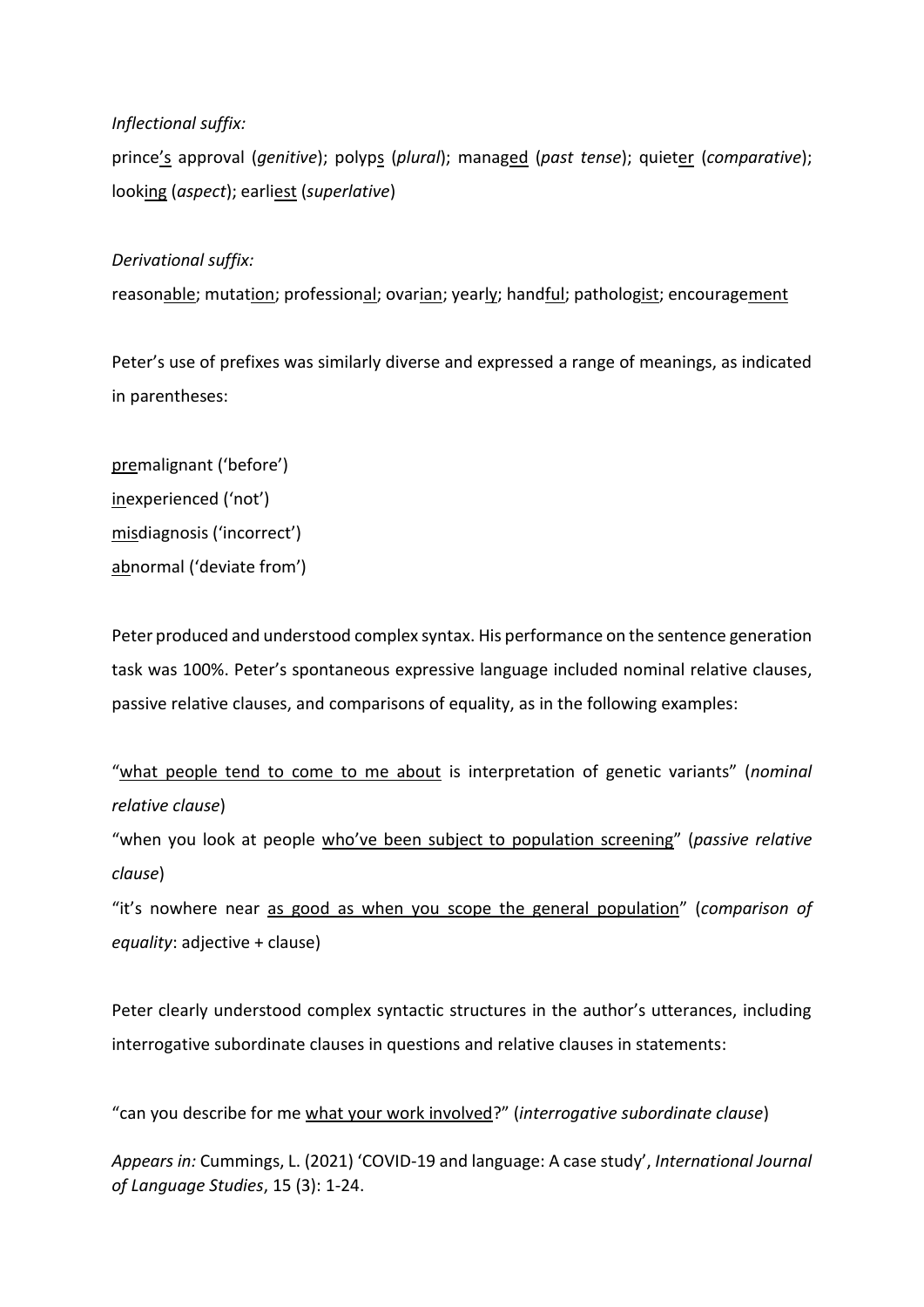#### "this is, I suppose, the cycle that we go through in our knowledge" (*relative clause*)

Vocabulary and semantics were also areas of strength for Peter. He had a high-level vocabulary containing many technical words that reflected his medical background. Although Peter reported word-finding difficulties in conversation, he had no evident difficulty retrieving the words that he wanted to use. Peter did not produce semantic paraphasias or use circumlocution. He did not pause unduly or use fillers before content words. He named all items correctly during confrontation naming. Peter's category fluency performance was another area of strength. He produced 26 animal names and 17 vegetable names in 60 seconds. There were eight violations in the vegetable category, with Peter producing seven names of fruits (e.g. *apples, bananas, pear, plum, cherry*) and the name of a seed (*walnuts*). This suggested reduced inhibition and monitoring of his verbal output and might indicate some impairment of executive function were it not for Peter's letter fluency score (see below). Notwithstanding these errors, Peter's category fluency scores exceeded normative values for adults of similar age, gender, and education level (all figures are means):

*Animal naming* (Tombaugh *et al.,* 1999): Age (60-69 years): 17.6 names Gender (male): 17.4 names Education (17-21 years): 19.5 names

| Animal naming (Acevedo et al., 2000): | Vegetable naming (Acevedo et al., 2000): |
|---------------------------------------|------------------------------------------|
| Age (60-69 years): 17.1 names         | Age (60-69 years): 14.4 names            |
| Gender (male): 16.2 names             | Gender (male): 11.9 names                |
| Education (17+ years): 18.8 names     | Education (17+ years): 14.7 names        |

*Animal and vegetable naming* (Clark *et al.,* 2016): 51 cognitively normal adults (mean age: 68.9 years) 22 animal names in 60 seconds 15 vegetable names in 60 seconds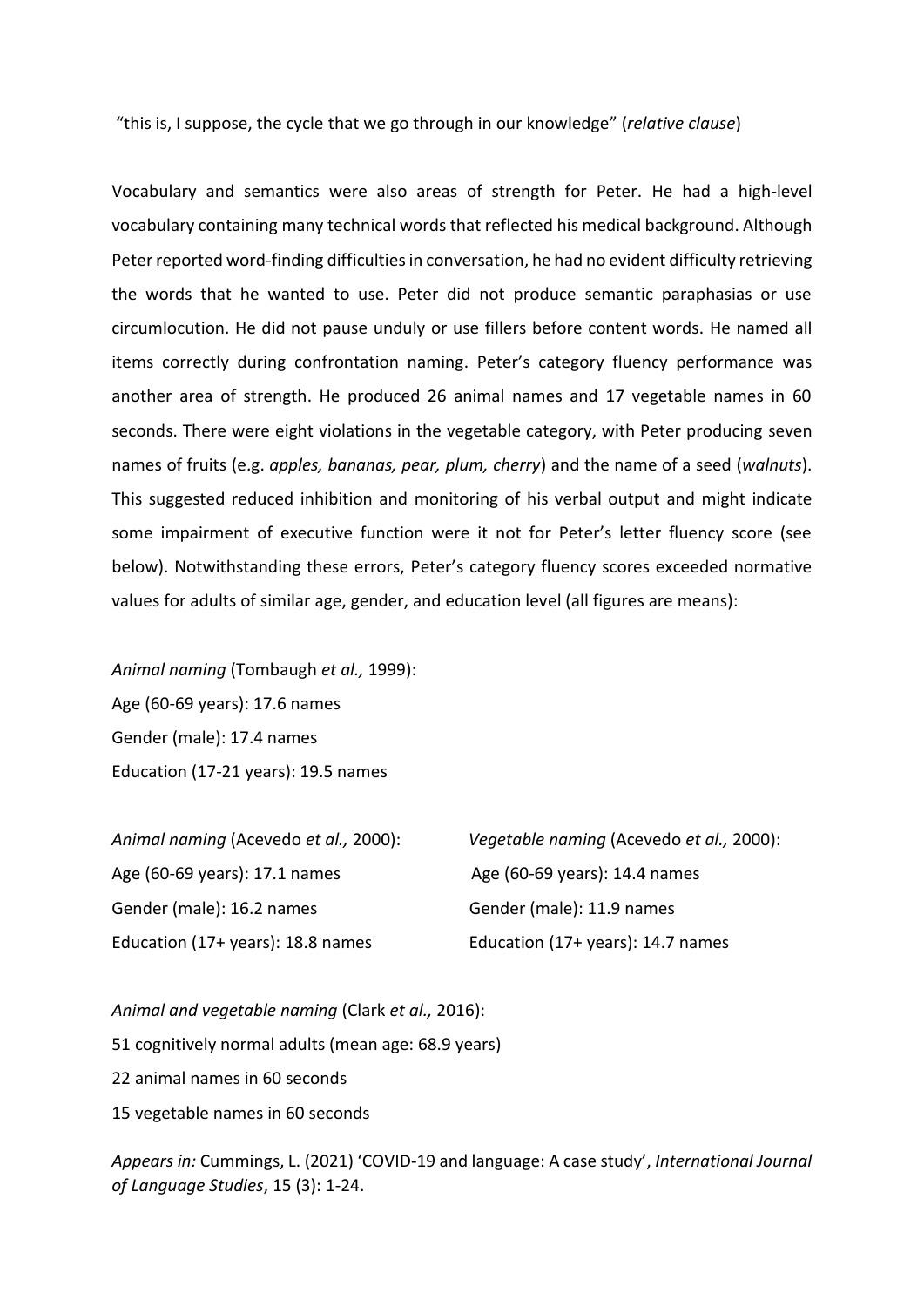Peter's confrontation naming and category fluency performance suggested his lexical access, retrieval and generation were largely unaffected by his Covid illness.

The same is true of Peter's expressive semantic abilities. Peter produced meaningful utterances in which clauses were related by means of conditional and temporal relations and concepts such as consequence and concession:

#### *Condition:*

"if we can understand people who are really prone to it, that would help us with the generality"

#### *Time:*

"before we did national screening […] roughly equal proportions of patients were found in stages one, two, three, and four"

#### *Consequence:*

"I'm the honorary treasurer for two, two professional organisations  $[...]$  so there's a, there's a fair bit I think about it, about that"

### *Concession:*

"even though we're scoping them every two years, it doesn't reduce the cancers they get"

Peter made skilled use of pragmatic aspects of language. He contributed relevant, informative utterances to conversation. Peter was attentive to the knowledge of his conversational partner. In the following extended turn, he suspends his utterance momentarily to provide the author with background information about bowel cancer. This suspension, which begins at **↑** and terminates at **↓**, indicates a speaker who is actively contributing relevant information to his hearer's discourse context: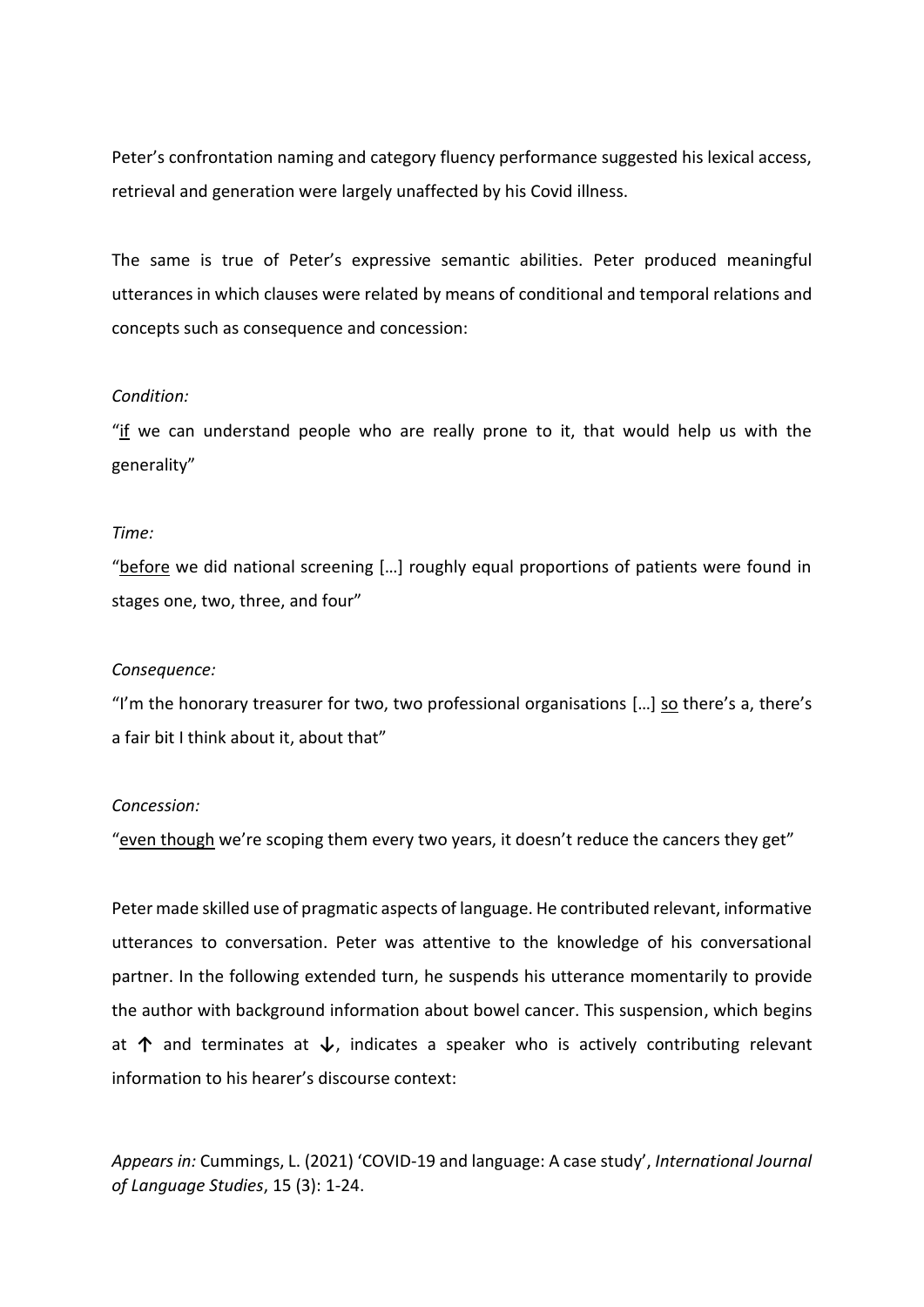"yeah, yeah and the cancers that are found (.) are (.) um very much down staged as we say so (.) before we did national screening **↑** there's, there's four stages that bowel cancer can be found at there's stage one which is the earliest and stage four is metastases in the liver **↓** and that's just about yeah um and roughly equal proportions of patients were found in stages one, two, three, and four okay when you look at people who've been subject to population screening yeah (1.36) you find that the vast majority of cancers are found in stage one"

Other pragmatic aspects of language were also evident in Peter's expressive language. He undertook repair of his utterances, such as the use of self-initiated self-repair to correct the tense in the following utterance:

"there was a very keen surgeon, there is a very keen surgeon there"

Peter made skilled use of presupposition. The implicative verb in the first utterance below generates the presupposition that Peter *tried* to make all the meetings, even though he did not attend them all because of the lingering effects of his Covid illness. The factive verb in the second utterance triggers a fact as its presupposition, namely, that certain cancers are derived from lesions that do not take the form of polyps. Peter is clearly aware of the epistemic stance to which this verb's presupposition commits him (viz., claim X *is true*) and moves quickly to substantiate his claim by adding that it is supported by microscopic and molecular evidence:

"I can't manage to make them [meetings] all" (*implicative verb*)

"we realise, well to my mind that, that is evidence that's been proven microscopically and molecularly that many of their cancers are derived from lesions which are not polypy" (*factive verb*)

Peter used deixis effectively to situate himself as speaker in a wider spatial and temporal context. In the first utterance below, *there* is used to refer to a location distal to Peter as the speaker of the utterance. In the second utterance, Peter relates an event (his 'crashing out') to the time at which he expresses his utterance through the deictic expression *last night*: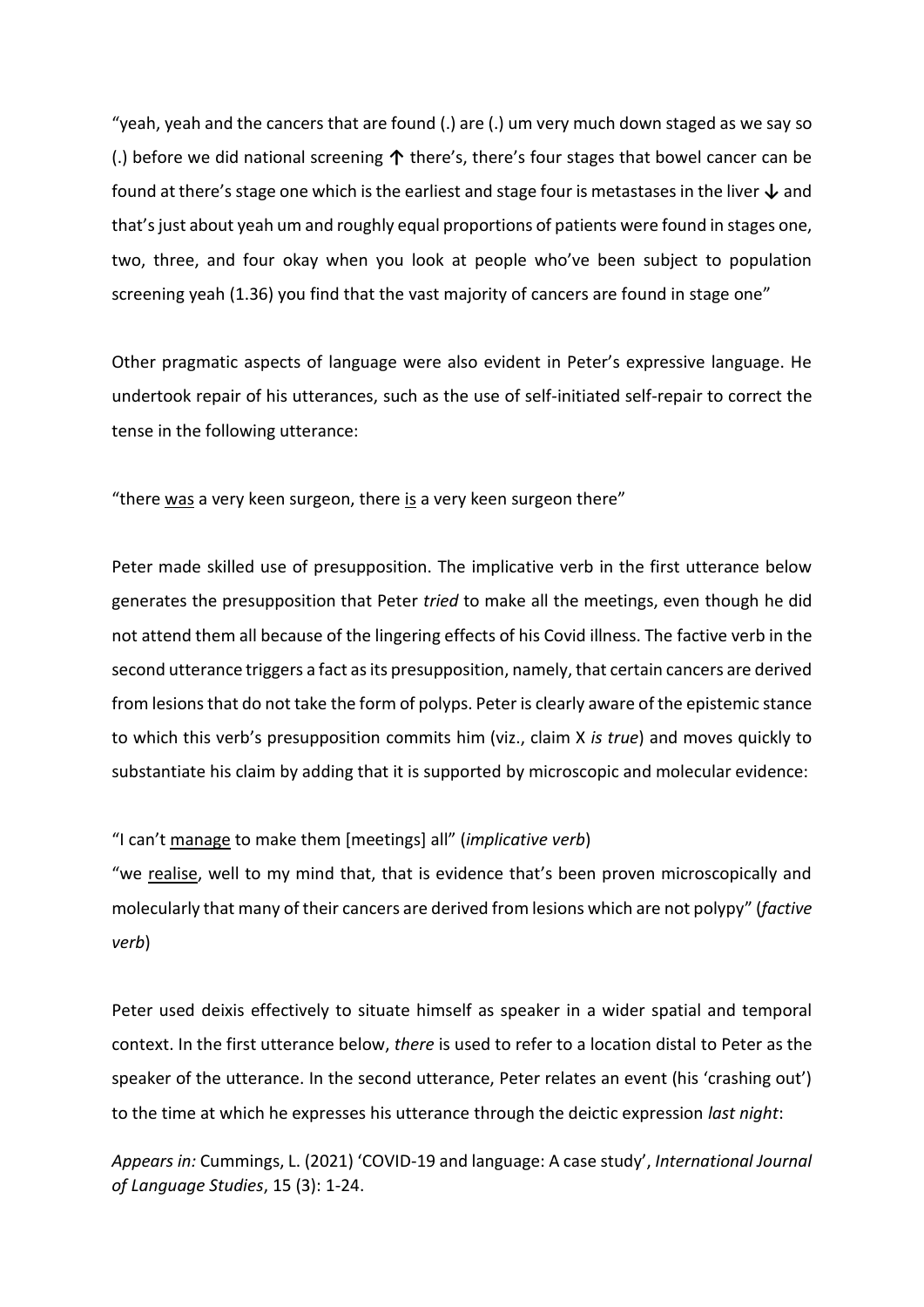"my wife can see her mother-in-law on the way there" (*spatial deixis*) "last night I was absolutely crashed out" (*temporal deixis*)

One final pragmatic feature is noteworthy. Peter also used figurative language appropriately during conversation. This included idioms and metaphors. In the third example below, mushrooms are a vivid metaphor for the latent development and rapid appearance of polyps in the lining of the bowel:

#### *Idiom:*

"the next day the weather was good, so strike while the iron's hot, we thought" "I'm the kind of buck stops here person"

### *Metaphor:*

"they acquire the mutant particular gene that makes them polypy or they stay flat and then they pop up, so I'm reminded of that every autumn, because I see the little mushrooms appearing on the lawn and I know the fungus is all year in the lawn and then only now does it pop up"

Peter's language profile revealed some weaknesses in high-level discourse skills. His performance on discourse production tasks was generally poor, with reduced informativeness a feature of all the discourses he produced. Peter produced 28% of essential information units on the Cinderella story. This increased to 41% during the Cookie Theft picture description task and 67% during the telling of the Flowerpot Incident story. Peter's immediate and delayed recall of the 100-word Sam and Fred story was 60% and 42%, respectively. In each of these discourses, Peter's performance was below the mean for healthy participants. His immediate recall and Flowerpot Incident narration were within 1 standard deviation below the mean for healthy participants. His delayed recall was greater than 1 standard deviation below the mean. And his Cookie Theft picture description and Cinderella narration were greater than 3 standard deviations below the mean for healthy participants.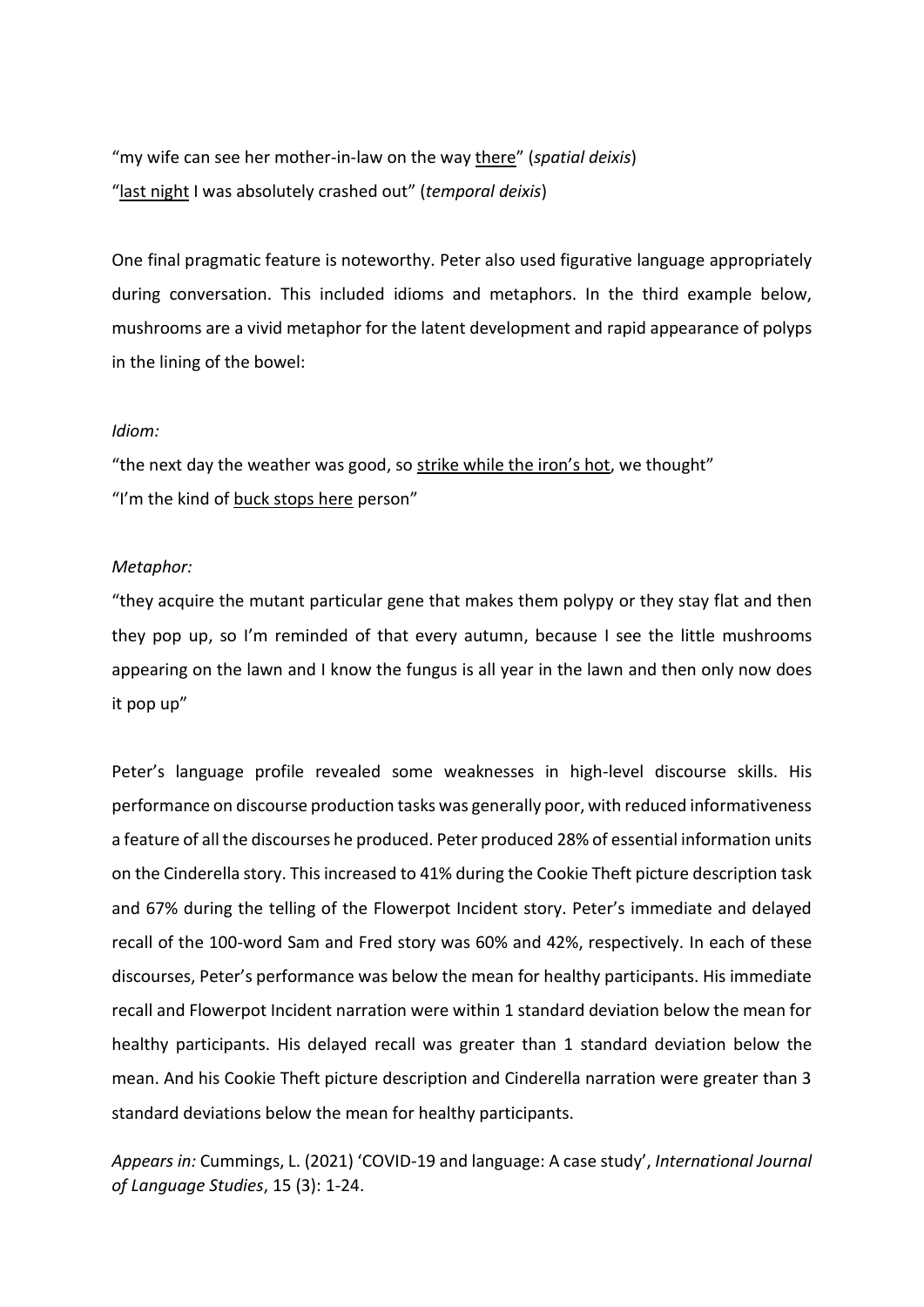It is difficult to discern a clear pattern to Peter's reduced informativeness. Verbal memory appears to be a relative strength for Peter, with even his delayed verbal recall resulting in more informative discourse than the description of a picture (Cookie Theft) and the production of a fictional narrative (Cinderella), both tasks in which discourse production was supported by pictures. However, his most informative discourse was the Flowerpot Incident in which narration is based on a series of pictures. Perhaps what can be said is that Peter was most informative when he had visual support in the form of pictures and a clear sequence to follow in his narration, which are the conditions created by the sequence of pictures in the Flowerpot Incident. When he had to produce a lengthy story (not Sam and Fred) from memory and a story or description where he had to generate a discourse structure (viz., Cinderella and Cookie Theft description), his informativeness was markedly reduced.

It is instructive to examine Peter's least informative discourse, the Cinderella story, in detail. This is Peter's attempt to tell the story:

"okay so Cinderella (1.23) um (2.56) meets, meets the prince outdoors when she's with her horse by the fountain (1.08) she's observed by (1.04) ah the nasty mother with the two ugly sisters who um clearly, sorry there's a fly in here um (1.23) clearly um disapproves of, of, of his approve of the prince's approval of her sis, of Cinderella (.) um (1.24) um she's teased Cinderella is teased in the kitchen um (1.13) **↑** there's, there's a ball that's going to happen but although the ugly sisters can go Cinderella can't of course and um Cinderella happens to be visited by her fairy godmother who tells her she can arrange this and so Cinderella turns up to the ball with her (1.12) glass slippers (.) and dances the night away and then of course has to be away by midnight um and in her hurry to be away from the ball at which thee um prince is, is, is present she leaves her glass slipper on the steps (.) and when she gets home um she's discovered as to what she's been doing so the nasty woman locks her in the cellar but in this version the mice bring the key to her because they're small enough to get through a hole I imagine um and she's able to let herself out (1.11) um (.) and (.) thee the king and his main man are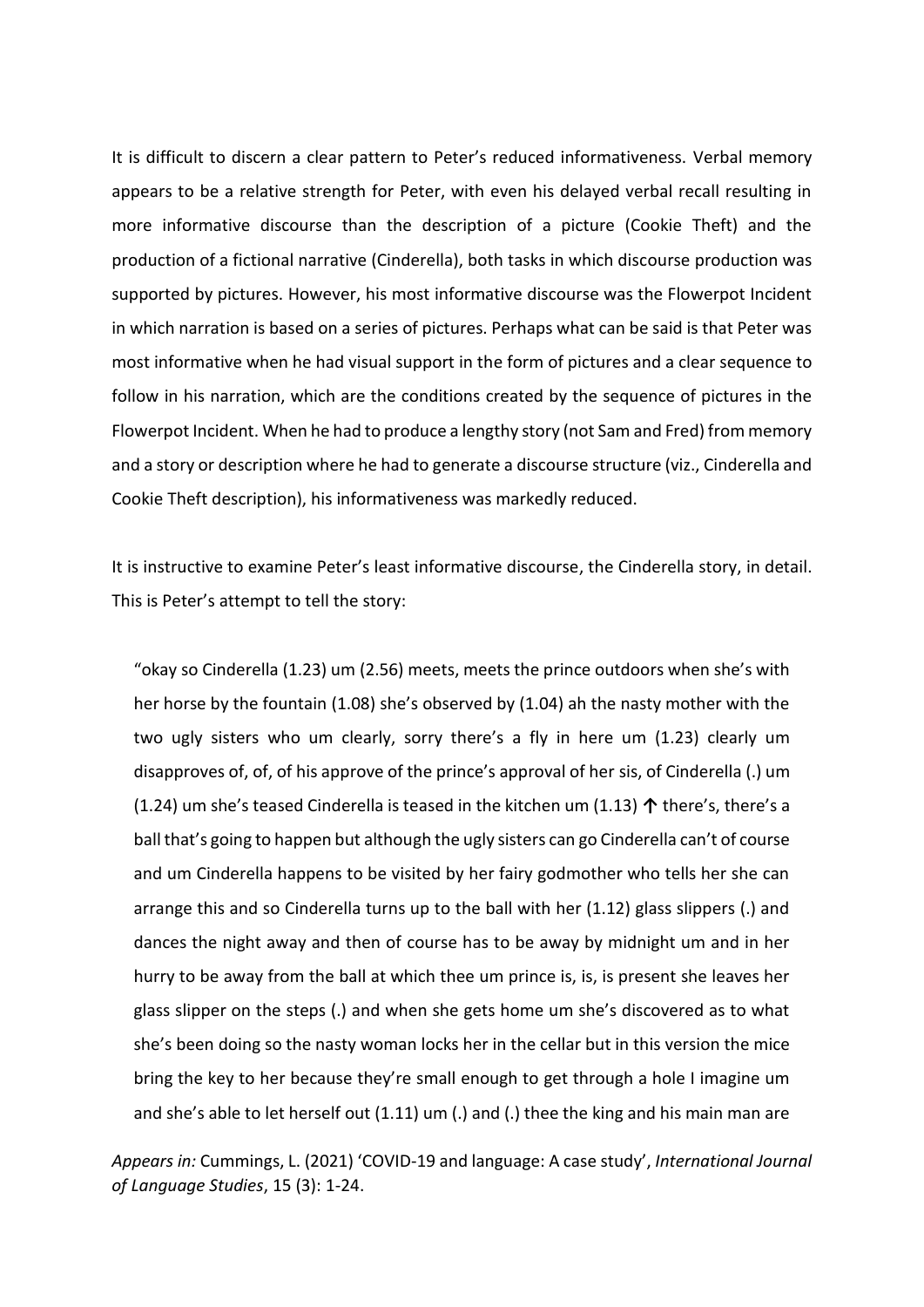ah out looking for the (1.25) owner of the said slipper so, so um they put their feelers out and it is found that it fits Cinderella's foot (1.12) and therefore she is summoned to the palace and reintroduced to the prince and it all ends happily ever after"

The first third of Peter's narrative contains incorrect information such as that Cinderella meets the prince outdoors. Peter does not assess that Cinderella cannot possibly meet the prince at the start of the story when she meets him for the first time at the ball in the palace later in the story. Peter only begins to get his narrative on track at the point marked **↑**. But even here, he does not mention why the ball is taking place – the elderly king wants his son, the prince, to find a wife. Although Peter introduces the fairy godmother, he neglects to mention the magic spell that transforms a pumpkin in the garden into an ornate carriage and Cinderella's mice friends into white horses. The prince is introduced late by Peter and only at the point when Cinderella must leave the ball. Peter does state that Cinderella gets home but does not describe how she reverts to her original attire or what happens to the carriage and horses. The final omission occurs when Peter does not state that Cinderella and the prince get married.

The reduced informativeness of Peter's Cinderella story may reflect a lack of interest in the story and attention to its details or may be a consequence of the less informative narrative style that is typical of many male speakers(Wainwright, 2019). For a person who has occupied a challenging professional role throughout his career, one demanding the ability to assimilate and reproduce complex information with accuracy, Peter's reduced informativeness is less readily explained by these factors and may reflect some impact of his Covid illness on his cognitive-linguistic skills.

Although Peter did not produce informative narrative discourse, he did at least produce cohesive narratives. In this extract from his Cinderella narrative, Peter uses two cohesive devices, namely, ellipsis (in bold) and anaphoric reference (underlining). The referents of the personal and demonstrative pronouns *her, she,* and *this* are Cinderella, the fairy godmother, and attendance at the ball, respectively: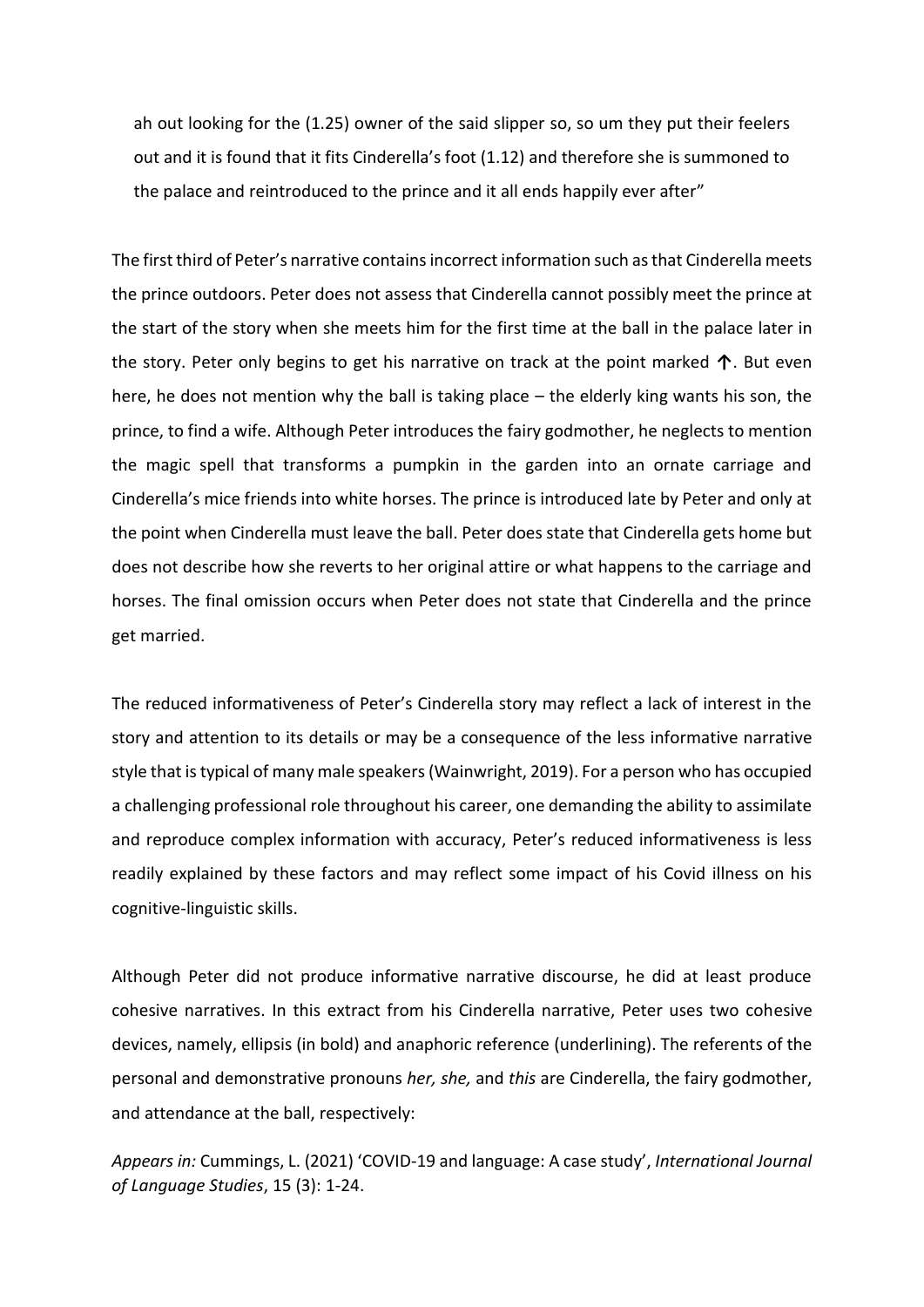"there's a ball that's going to happen but although the ugly sisters can go Cinderella can't **[go]** of course and um Cinderella happens to be visited by her fairy godmother who tells her she can arrange this"

Peter uses lexical substitution (*one* is a substitute for *lump*) to achieve cohesion in this extract at the very end of his narration of the Flowerpot Incident:

"got a lump on his head then (.) just like the **one** I'd above my right eye when I walked into the carpark barrier that"

As well as producing cohesive discourse, Peter produced discourse that was well sequenced and organized. Events in stories were narrated in the order in which they occurred. Peter described the steps needed to perform simple everyday tasks like making a sandwich in the correct order. The correct sequencing of information was evident not just in contexts where it was supported by test stimuli (e.g. the sequence of pictures in the Flowerpot Incident narrative) but also in contexts where no such structural support was given, e.g., the Cinderella narrative where the picture booklet was closed after an initial viewing of its content. Discourse planning and organization were areas of strength for Peter and suggest that he retains intact executive function skills. The latter is also supported by Peter's letter fluency score. Peter produced 49 words beginning with F, A and S in 60 seconds (F=22 words; A=14 words; S=13 words). This score is consistent with, and in some cases exceeds, normative values for letter fluency attained by adults of the same age, gender, and education level as Peter (all figures are means):

*Letter fluency* (Tombaugh *et al.,* 1999): Age (60-69 years): 38.5 words Gender (male): 37.0 words Education (17-21 years): 43.9 words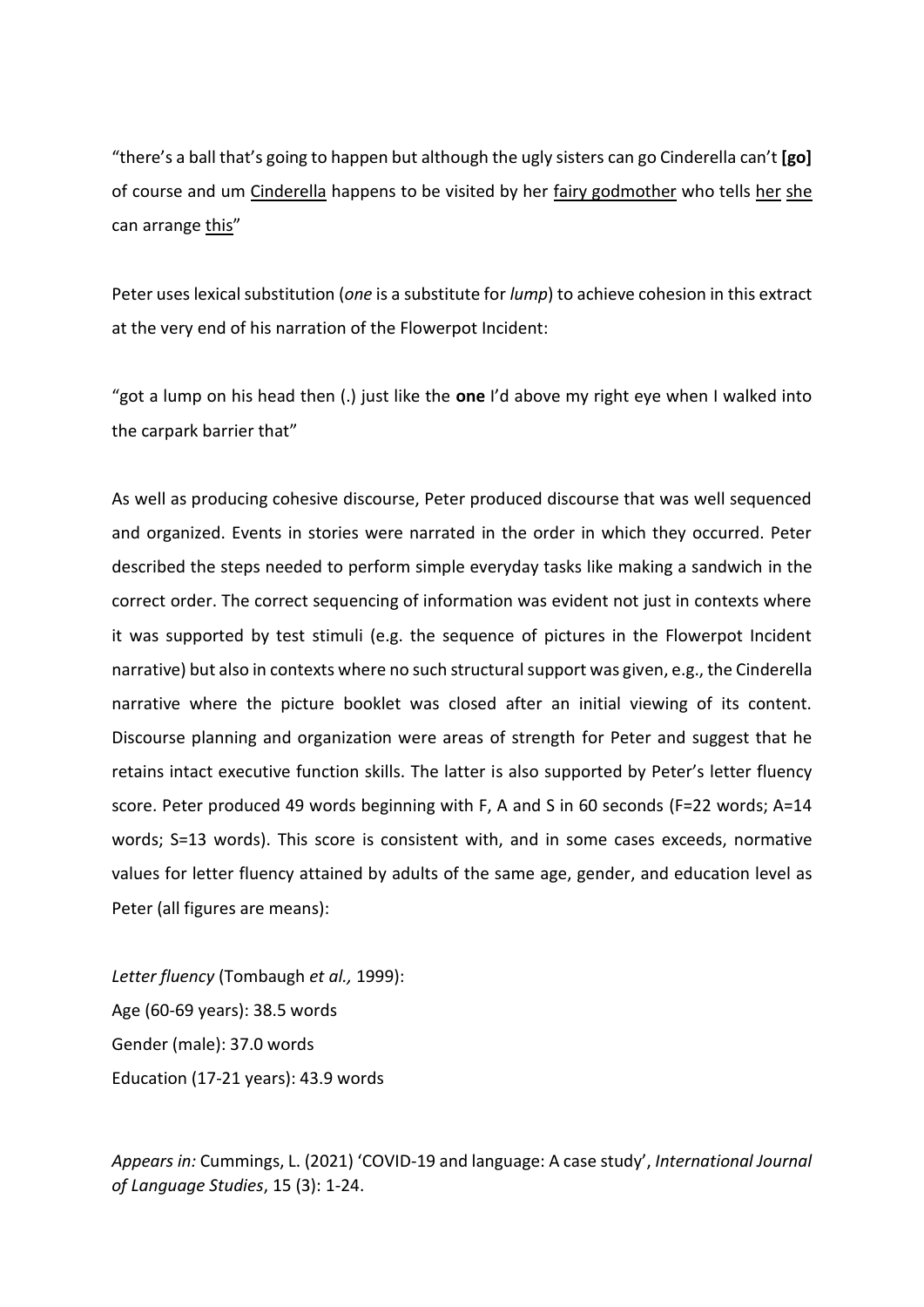*Letter fluency* (Clark *et al.,* 2016): 51 cognitively normal adults (mean age: 68.9 years) No. words produced in 60 seconds: F=16.8 words; A=15.6 words; S=16.9 words

Finally, another discourse strength was Peter's ability to capture the mental states of characters in stories and pictures. The underlined words in the following utterances indicate that Peter was able to attribute a range of cognitive and affective mental states both to his own mind and to the minds of others, namely, the mother in the Cookie Theft picture and the man and his dog in the Flowerpot Incident:

## *Self-attribution:*

"I know the fungus is all year in the lawn" "I think that has to be the most recent one"

## *Other attribution:*

"she hasn't noticed that her sink is overflowing" "she's curiously oblivious to it all" "he and his dog are not best pleased" "the dog appreciates that" "the dog's completely satisfied"

Combined with Peter's awareness during conversation of his interlocutor's state of knowledge, Peter's skilled use of mental state attribution suggests that he retains strong theory of mind abilities following his Covid illness.

### **COMMUNICATION PROFILE:**

*Speech intelligibility:*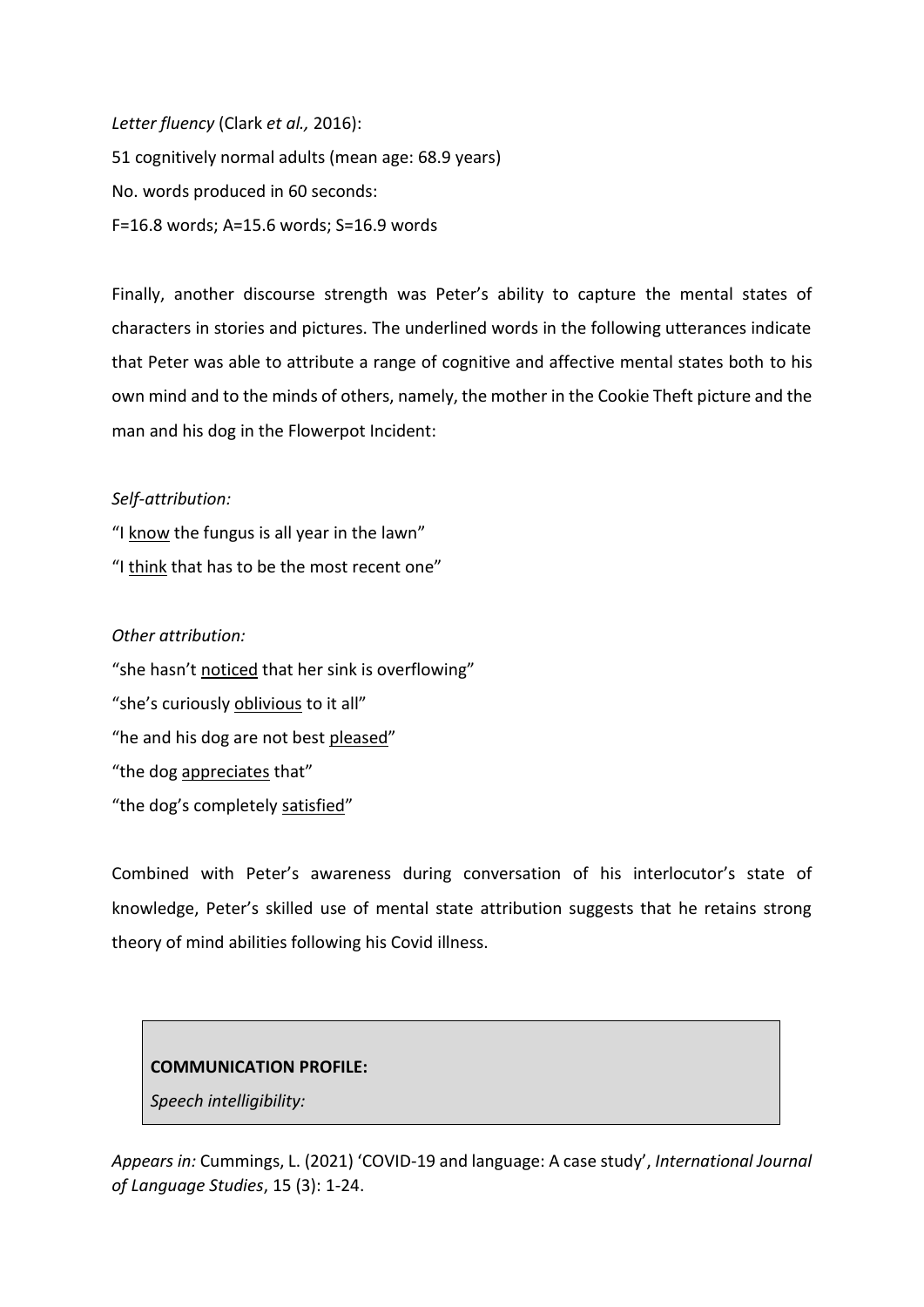Peter's speech was fully intelligible. All aspects of speech production, including articulation, resonance, phonation, prosody, and respiration, were in the normal range for a speaker of Peter's age and gender. Peter's speech rate and fluency were unremarkable. He had no motor speech disorder or phonological impairment.

*Morphology and syntax:*

Peter's utterances were well formed and structurally complex. He used an extensive range of prefixes and derivational and inflectional suffixes. Peter used complex syntax including nominal relative clauses, passive relative clauses, and comparisons of equality (e.g., *as + adj + as + clause*). Peter's comprehension of syntax was also an area of strength based on his understanding of the author's instructions and questions.

*Vocabulary and semantics:*

Peter reports word-finding difficulties in conversation, although this was not apparent in his language sample. His confrontation naming performance was excellent (100%). There were no instances of semantic paraphasia or circumlocution in his language sample. Peter's category fluency scores for animals and vegetables exceeded normative values for people of the same age, education level and gender, although there were several category violations during the generation of vegetable names. Peter produced meaningful utterances. He expressed complex conceptual relations such as consequence and concession.

## *Pragmatics:*

Peter's pragmatic language skills included the use of presuppositions, figurative language (especially metaphors and idioms), and deixis. He was aware of the epistemic stance to which certain presuppositions committed him. Peter undertook repair of his utterances and contributed informative, relevant utterances to conversation. He was attuned to the knowledge of his conversational partner and suspended discourse momentarily when it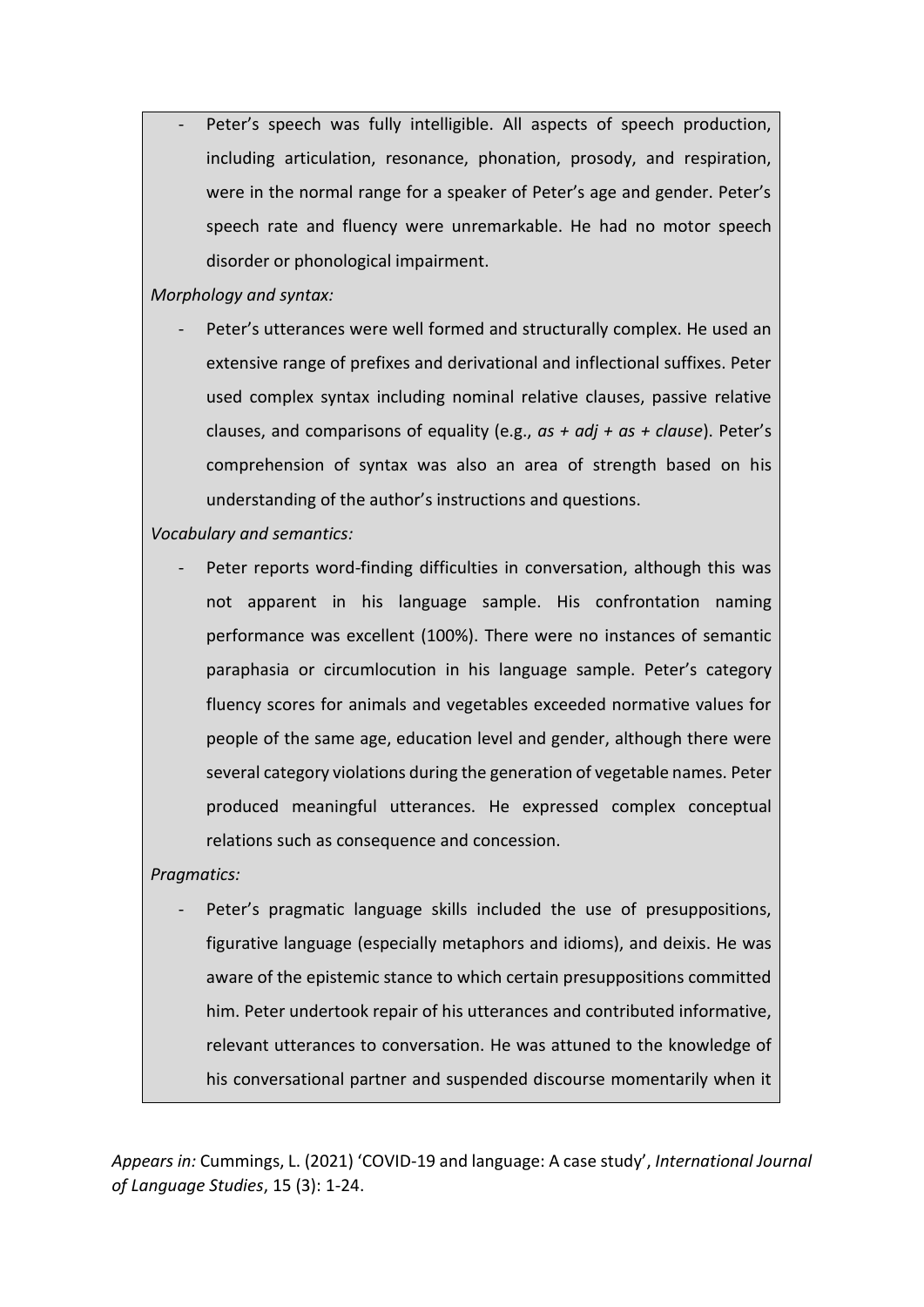became necessary to address gaps in his hearer's knowledge. Peter made appropriate use of humour and laughter.

*Discourse:*

Peter displayed reduced informativeness in monologic discourse. It was difficult to establish if this was a gender-based feature of his discourse or a feature related to his self-reported cognitive issues following his Covid illness. Peter used a range of cohesive devices, including ellipsis, lexical substitution, and anaphoric reference, to link utterances in discourse. He was able to plan and sequence events in a narrative and steps in everyday tasks.

### *Cognition:*

Peter's cognitive skills were not formally assessed. He did, however, report cognitive issues like slow mentation since developing Covid infection. Peter's letter fluency score for the letters F-A-S suggested that there was no impairment of his executive function skills. It was observed, however, that he failed to monitor, inhibit, and correct several errors of category membership during the generation of vegetable names. Peter displayed strong theory of mind skills during conversation and other forms of discourse. He addressed gaps in his interlocutor's knowledge when this was necessary and attributed a wide range of mental states to characters in stories and pictures.

**Figure 1:** Peter's communication profile

# **3. Implications**

*Appears in:* Cummings, L. (2021) 'COVID-19 and language: A case study', *International Journal of Language Studies*, 15 (3): 1-24. Peter had a very specific area of difficulty relating to the informativeness of his expressive discourse. His speech production abilities were normal. He was able to produce and understand spoken utterances. Peter's naming was intact. In fact, the areas of language that would normally be impaired in a person with aphasia were entirely normal. And yet he struggled to harness these linguistic resources adequately to tell an informative narrative or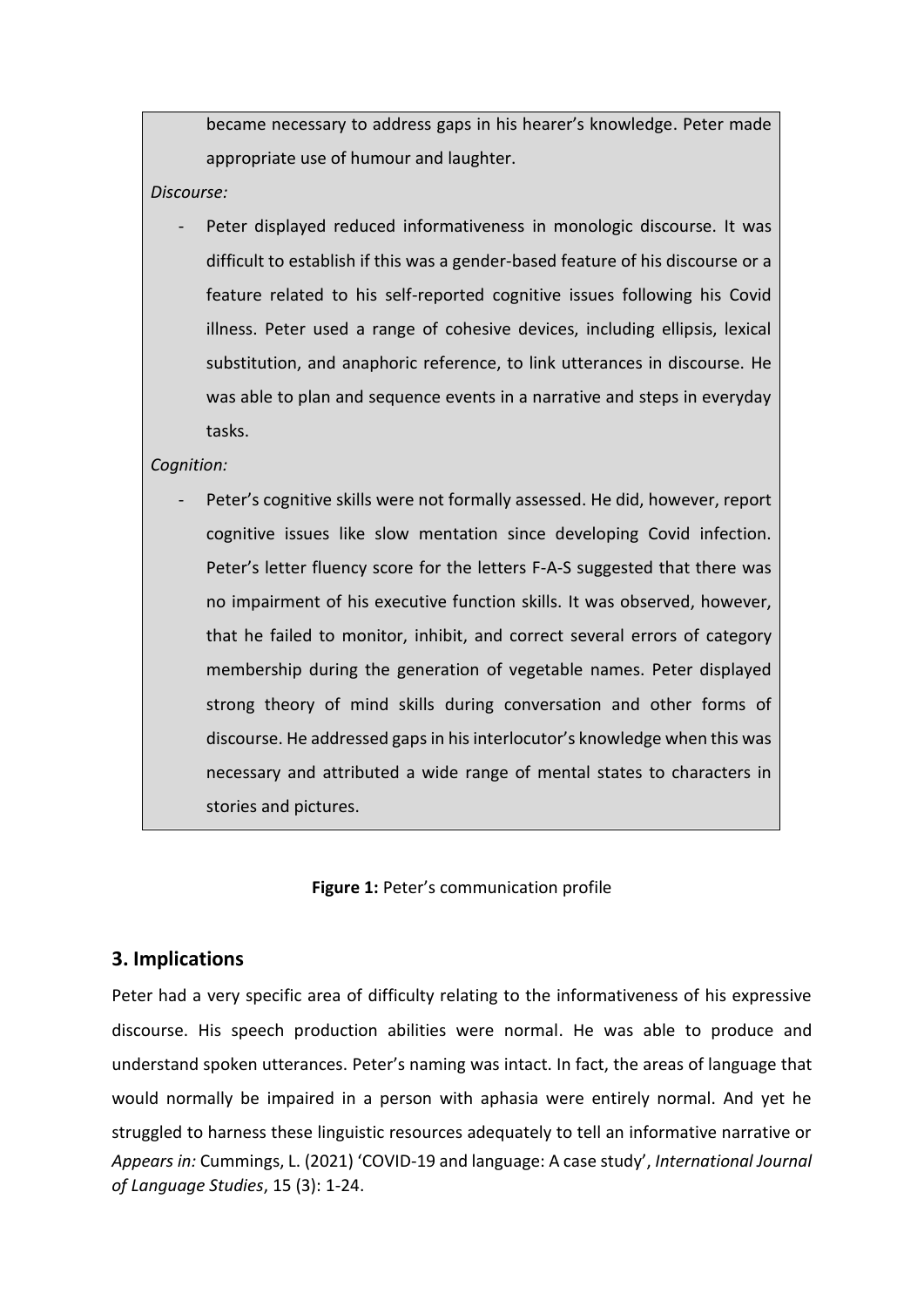to give a complete description of a picture. His informativeness in discourse production tasks fell not only well below the mean of healthy participants and Covid controls in the study but was also below the mean scores of male participants in both groups. The single exception was the Flowerpot Incident where Peter's score exceeded the mean score for Covid controls. Accordingly, it was not plausible to explain Peter's reduced informativeness in terms of a gendered narrative style. It was also not plausible to explain it in terms of limited education or a lack of experience in processing information, both of which could be excluded on account of Peter's professional role. The only feasible explanation appeared to be that Peter's Covid illness had impacted negatively on high-level cognitive-linguistic skills needed to construct informative discourse. This point warrants further consideration.

Peter's level of informativeness varied as a function of the cognitive demands of different discourse production tasks. He was most informative when the task provided visual input and a structure to his narration in the form of a sequence of pictures to follow. These were the conditions under which he narrated the Flowerpot Incident, a storytelling task in which he achieved 67% informativeness. As these cognitive supports were steadily withdrawn from Peter through changing task demands, his informativeness decreased markedly. When visual input was maintained but there was less external structure on his discourse production – the conditions in the Cookie Theft picture description task – Peter's informativeness dropped to 41%. When visual input *and* an external structure for Peter's discourse were removed – the conditions in the Cinderella story – Peter was least informative, achieving only 28% informativeness. Peter could not simultaneously generate a discourse structure for his storytelling and hold substantial information in memory about the characters and events in the Cinderella story. His processing capacity was exceeded at this point, resulting in a significant reduction in the informativeness of his spoken discourse.

That Peter appeared to struggle with competing demands on his cognitive resources was also suggested by his category fluency performance. Although he exceeded normative values for the generation of both animal and vegetable names, he produced eight category violations during his generation of vegetable names. This suggested that when Peter was under the dual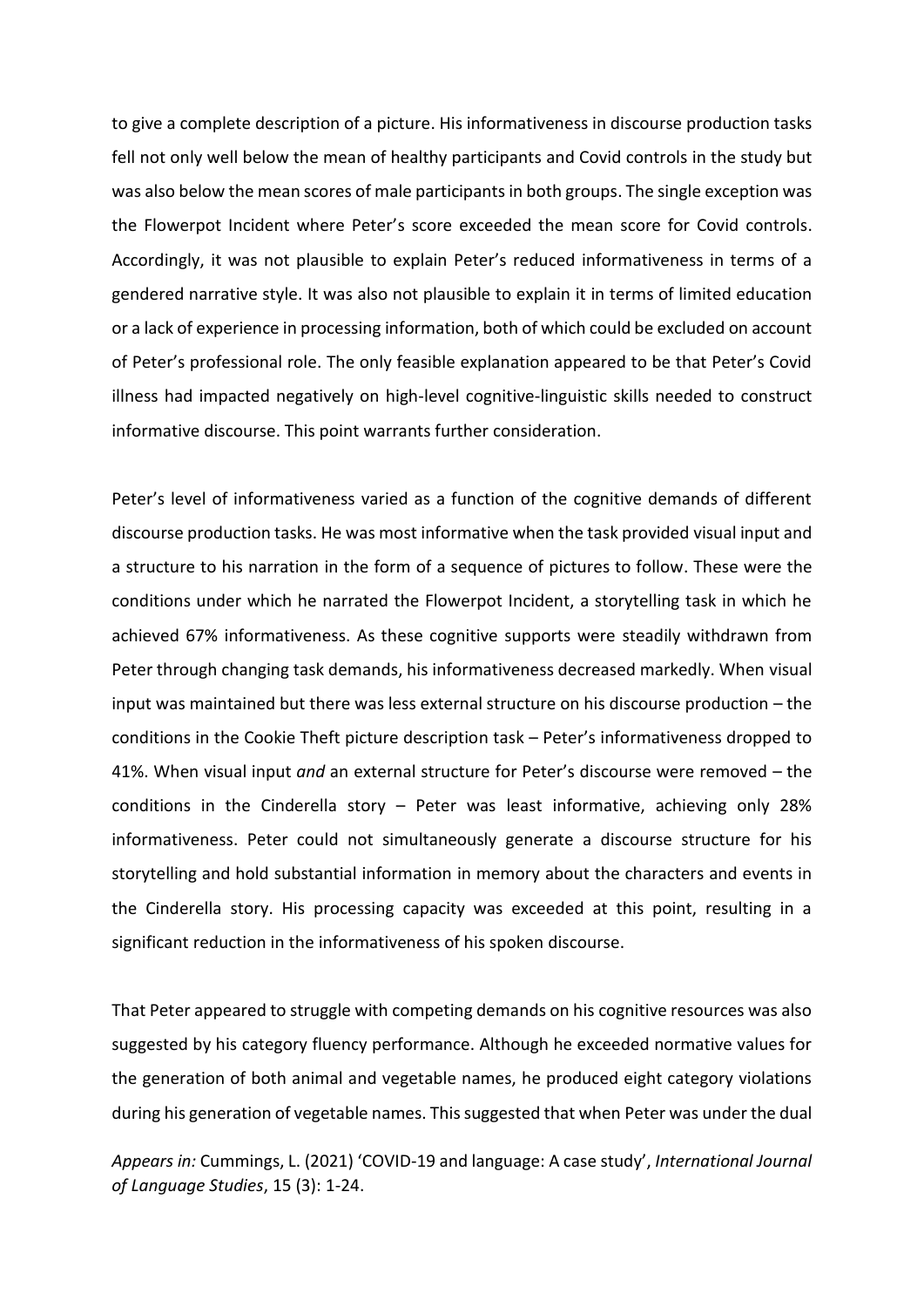demands of generating names *and* monitoring the accuracy of his spoken output, one of these demands (monitoring) was subordinated to the other demand (generation), resulting in the production of category violation errors. Peter's Covid illness appeared to have lowered the cognitive threshold at which he could perform tasks with accuracy. Tasks with multiple, simultaneous demands that required flexible deployment of several cognitive skills now exceeded that threshold. Informativeness in discourse served as a linguistic marker of that flexible deployment and, in Peter's case, shone a light on an area of reduced cognitive capacity following his Covid infection.

Reduced informativeness is a well-recognized feature of discourse in adults with neurodegeneration, <sup>1</sup> even in the absence of dementia (Cummings, 2020a, 2020b). It has been documented in adults with Alzheimer's dementia (Cummings, 2019a; Pistono *et al.,* 2019), primary progressive aphasia (Cummings, 2019b), Parkinson's disease spectrum disorders(Ash *et al.,* 2017; Roberts and Post, 2018), and multiple sclerosis (Arnott *et al.,* 1997). Reduced informativeness in these populations has been related to linguistic impairments (particularly in progressive aphasia), cognitive deficits, and motor dysfunction. Adults who sustain traumatic brain injury (TBI) and right-hemisphere damage (RHD) have also been reported to exhibit reduced informativeness in discourse (Marini, 2012; Power *et al.,* 2020). Readers who are speech-language pathologists will recognise these populations as having cognitivecommunication disorders. What Peter's case demonstrates is that these disorders are not limited to people with neurodegeneration and stroke-induced or trauma-related brain damage but that they can also arise in the presence of infectious disease. Peter's case is the first in which cognitive-communication disorder is described in a person with Covid-19 infection, albeit that his cognitive-communication difficulties are more subtle in nature than those typically reported in adults with neurodegenerative disorders, TBI and RHD. Given the large and mostly hidden burden of long Covid, it is certain that Peter's case will not be the last in which cognitive-communication impairments are identified.

#### **NOTES**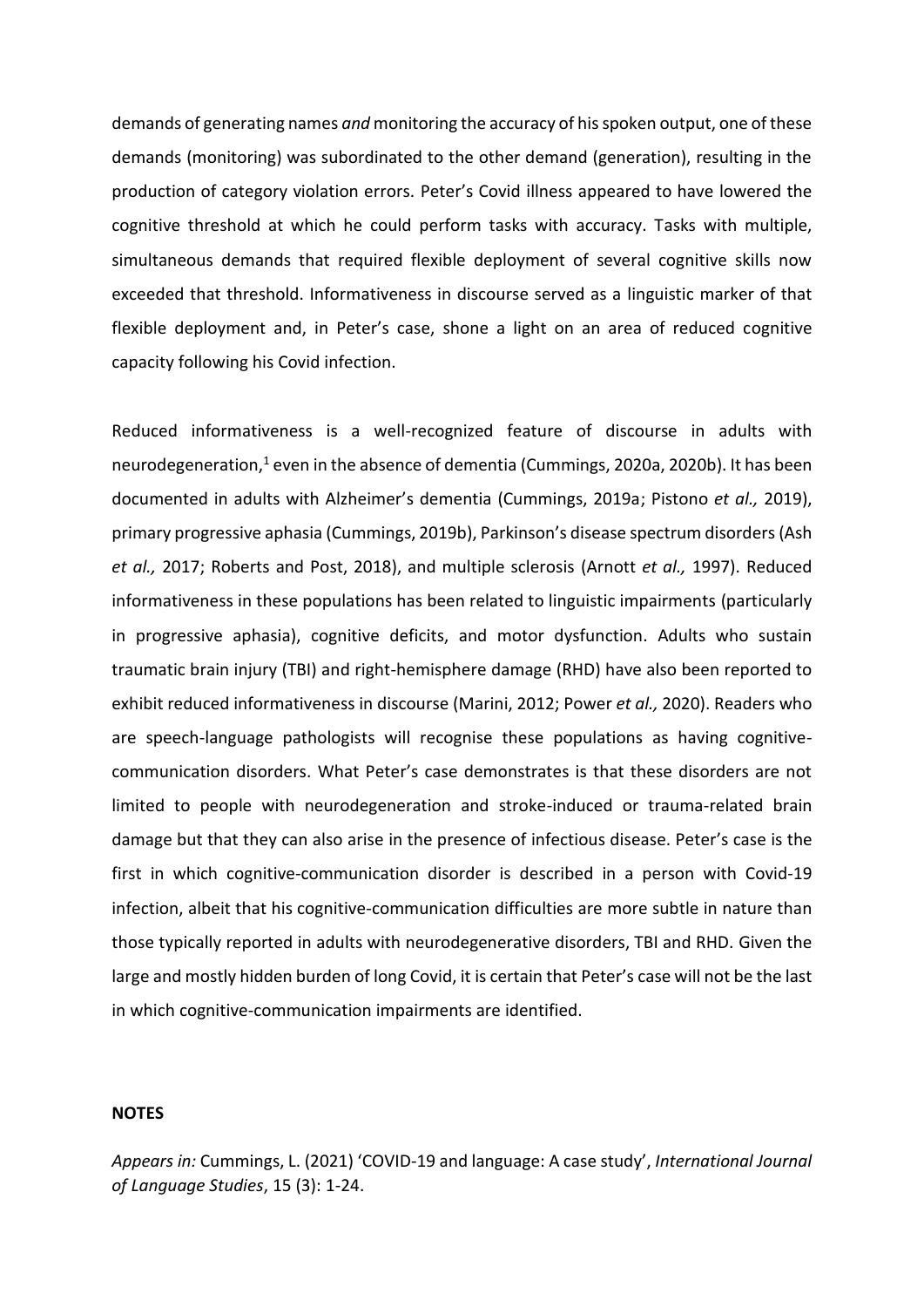<sup>1</sup> Covid-19 infection may also increase susceptibility to neurodegeneration; see Heneka *et al.* (2020) for discussion.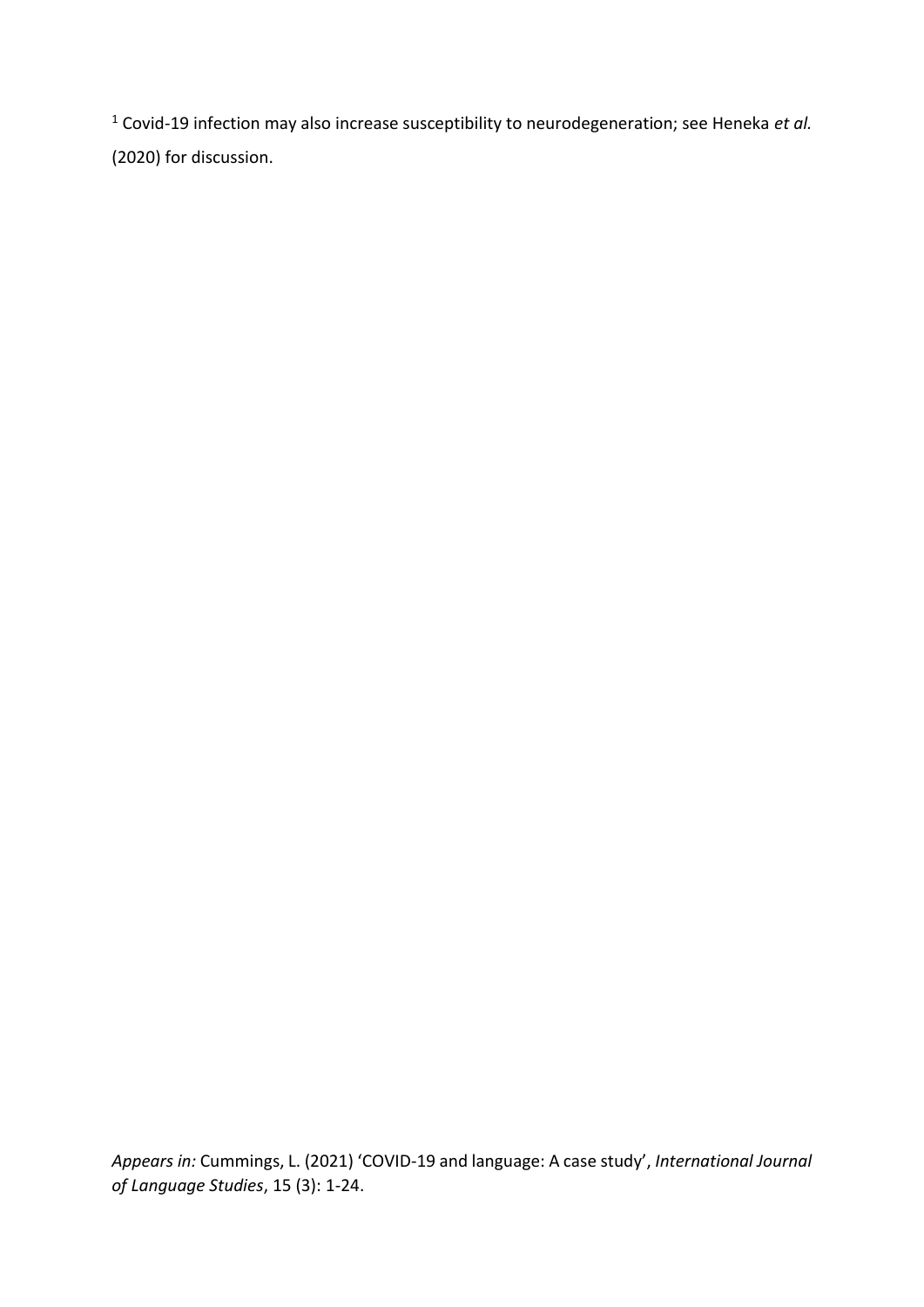### **APPENDIX**

| <b>Study group</b>               | <b>Number</b> | Age (mean) | Age (range)   | Gender (M/F) | <b>Education (years)</b> |
|----------------------------------|---------------|------------|---------------|--------------|--------------------------|
|                                  |               |            |               |              |                          |
| Covid participants <sup>1</sup>  | 35            | 47.1 years | $24-64$ years | 4 M/31 F     | 9 under 17 years         |
|                                  |               |            |               |              | 26 over 17 years         |
| <b>Covid controls</b>            | 6             | 44.3 years | 31-58 years   | 3 M/ 3 F     | 1 under 17 years         |
|                                  |               |            |               |              | 5 over 17 years          |
| <b>Healthy participants</b>      | 16            | 50.7 years | 28-66 years   | 6 M/10 F     | 3 under 17 years         |
|                                  |               |            |               |              | 13 over 17 years         |
| L2 English speakers <sup>2</sup> | 5             | 41.0 years | 36-47 years   | 2 M/3 F      | 5 over 17 years          |
|                                  |               |            |               |              |                          |
| <b>TOTAL</b>                     | 62            | 47.3 years | 24-66 years   | 15 M/47 F    | 13 under 17 years        |
|                                  |               |            |               |              | 49 over 17 years         |

<sup>1</sup> First languages of five Covid participants with L2 English: Chinese/Dutch; Romanian; Polish; Portuguese; and Italian<br><sup>2</sup> First languages: Mandarin Chinese; Cantonese Chinese; French; and Spanish

**Figure 1:** Participant characteristics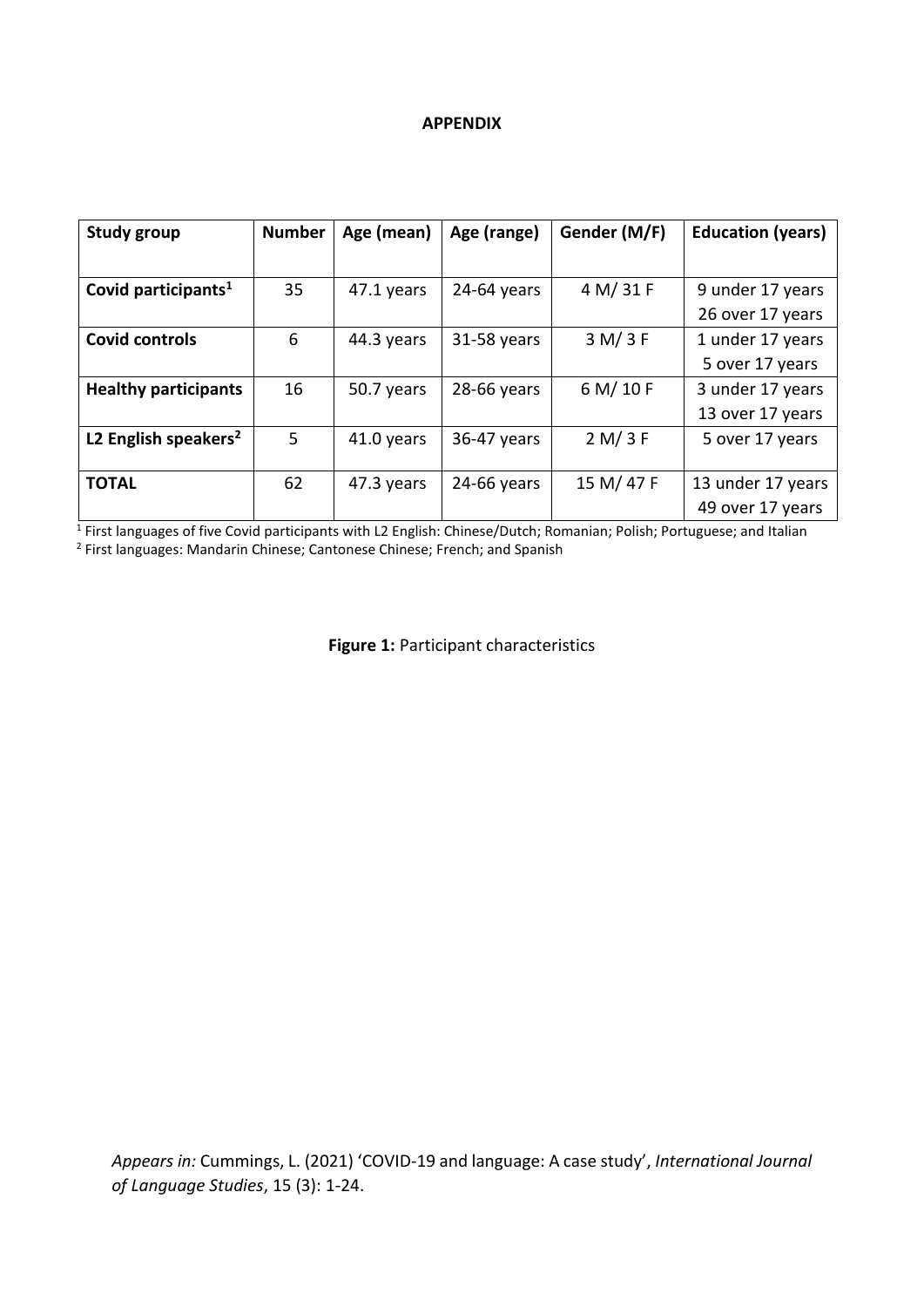| <b>Task</b>                       | Peter | <b>Healthy</b><br>controls <sup>#</sup> | Covid<br>controls <sup><math>\Phi</math></sup> | <b>Healthy</b><br>males $\Phi$ | Covid<br>males <sup>Φ</sup> |
|-----------------------------------|-------|-----------------------------------------|------------------------------------------------|--------------------------------|-----------------------------|
|                                   |       | $(N=16)$                                | $(N=6)$                                        | $(N=6)$                        | $(N=3)$                     |
| Sam and Fred (immediate recall)¶  | 60%   | 66% (42-92%)                            | 67%                                            | 65%                            | 67%                         |
| Sam and Fred (delayed recall)¶    | 42%   | 64% (39-85%)                            | 61%                                            | 58%                            | 61%                         |
| Cookie theft picture description¶ | 41%   | 66% (54-83%)                            | 64%                                            | 62%                            | 63%                         |
| Sentence generation               | 100%  | 87% (66-100%)                           | 91%                                            | 83%                            | 88%                         |
| Letter fluency (F-A-S)            | 49    | 46 (30-67)                              | 50                                             | 43                             | 52                          |
| Category fluency (animals)        | 26    | 25 (18-37)                              | 21                                             | 24                             | 21                          |
| Category fluency (vegetables)     | 17    | 16 (9-24)                               | 17                                             | 12                             | 18                          |
| Flowerpot incident narration¶     | 67%   | 73% (55-100%)                           | 56%                                            | 70%                            | 63%                         |
| Cinderella narration¶             | 28%   | 67% (47-90%)                            | 64%                                            | 67%                            | 63%                         |
| Procedural discourse (sandwich)¶  | 100%  | 90% (68-100%)                           | 83%                                            | 92%                            | 83%                         |
| Procedural discourse (letter)¶    | 100%  | 79% (25-100%)                           | 89%                                            | 74%                            | 100%                        |
| Confrontation naming              | 100%  | 88% (65-100%)                           | 90%                                            | 88%                            | 91%                         |

ǂ Figures for healthy controls are means (range).

ф Figures are mean values.

¶ Figures indicate informativeness as percentage.

**Figure 2:** Peter's performance relative to healthy participants and Covid controls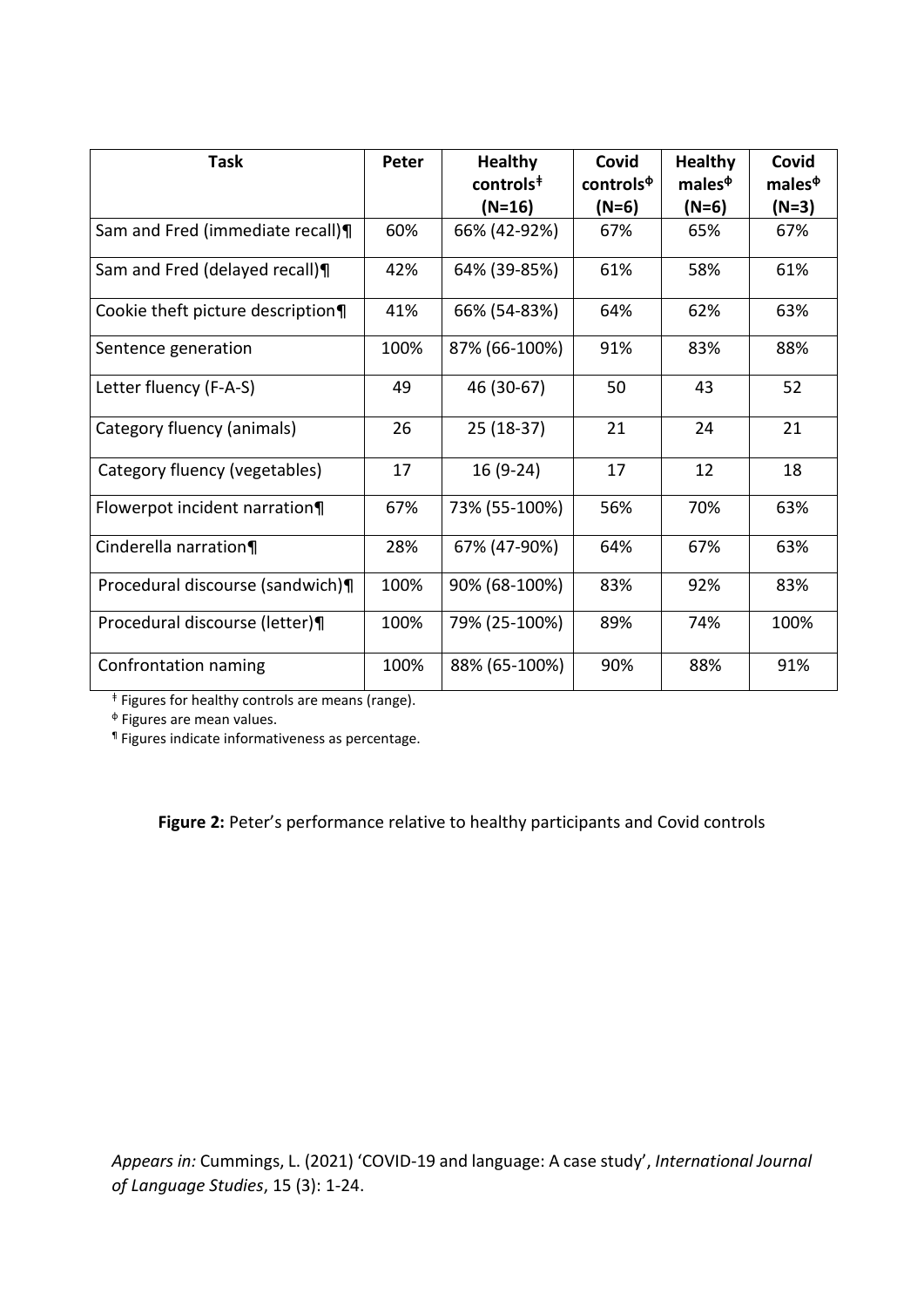| <b>Task</b>                      | Peter <sup>§</sup> | <b>Healthy</b><br>participants | Comment                |
|----------------------------------|--------------------|--------------------------------|------------------------|
|                                  |                    | <b>Mean (standard</b>          |                        |
|                                  |                    | deviation)                     |                        |
| Sam and Fred (immediate recall)  | 8.5/14             | $9.4 \ (\pm 1.9)$              | within 1 SD below mean |
| Sam and Fred (delayed recall)    | 6/14               | $9.0 \ (\pm 1.9)$              | > 1 SD below mean      |
| Cookie theft picture description | 5/12               | $7.9$ ( $\pm 0.9$ )            | > 3 SD below mean      |
| Sentence generation              | 6/6                | $5.2 \ (\pm 0.9)$              | within 1 SD above mean |
| Letter fluency (F-A-S)           | 49                 | $46$ ( $\pm 10.1$ )            | within 1 SD above mean |
| Category fluency (animals)       | 26                 | $25.6 \, (\pm 4.8)$            | within 1 SD above mean |
| Category fluency (vegetables)    | 17                 | $15.9$ ( $\pm 4.2$ )           | within 1 SD above mean |
| Flowerpot incident narration     | 13.5/20            | $14.75$ ( $\pm 2.3$ )          | within 1 SD below mean |
| Cinderella narration             | 14/50              | $33.5$ ( $\pm 5.7$ )           | > 3 SD below mean      |
| Procedural discourse (sandwich)  | 8/8                | $6.7$ ( $\pm 1.0$ )            | > 1 SD above mean      |
| Procedural discourse (letter)    | 8/8                | $6.3$ ( $\pm 1.6$ )            | > 1 SD above mean      |
| Confrontation naming             | 20/20              | $17.6 \ (\pm 2.1)$             | > 1 SD above mean      |

<sup>§</sup> Figures are raw scores

**Figure 3:** Peter's performance relative to healthy participants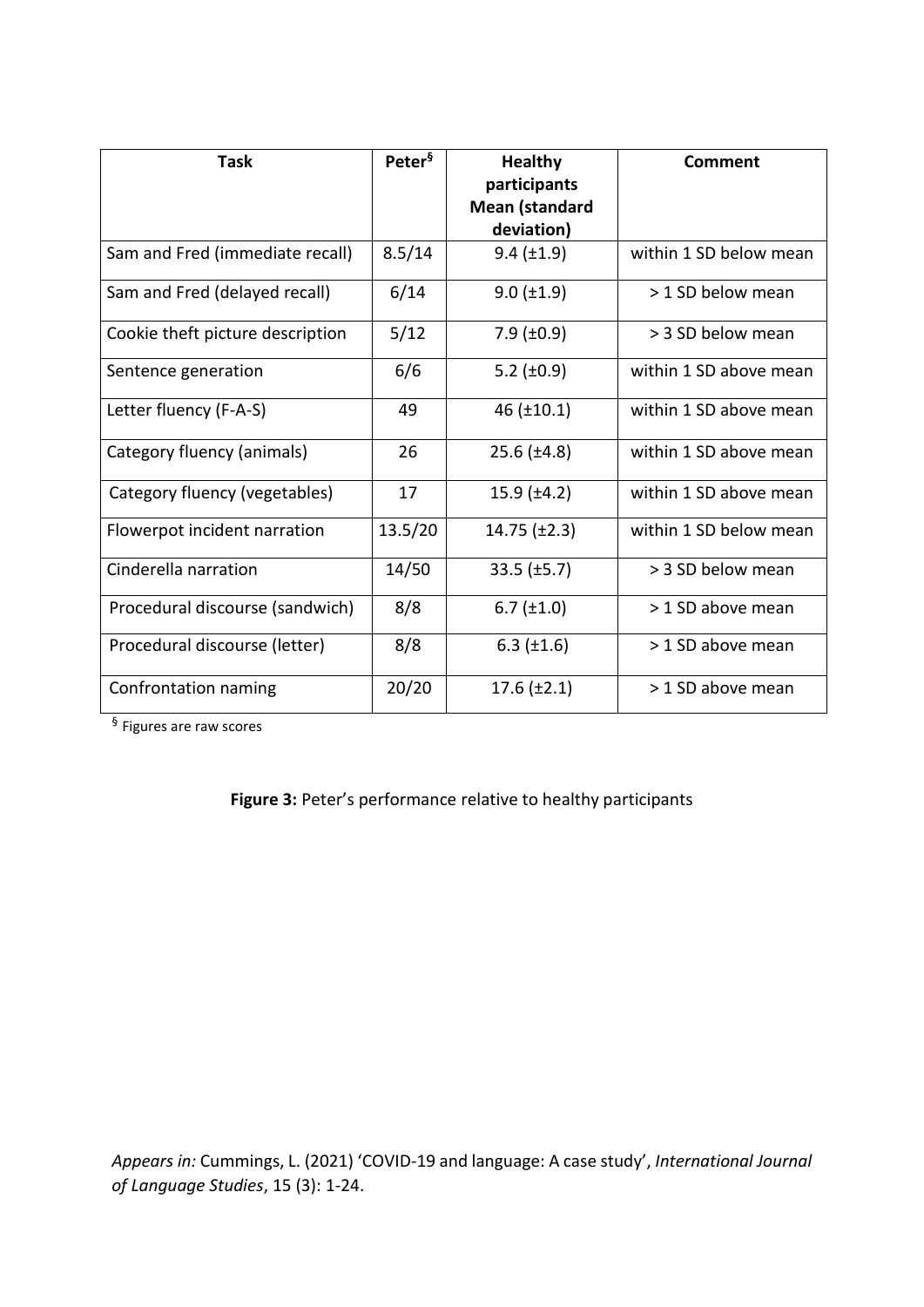#### **REFERENCES**

Acevedo, A., Loewenstein, D. A., Barker, W. W., Harwood, D. G., Luis, C., Bravo, M., . . . Duara, R. (2000). Category fluency test: Normative data for English- and Spanish-speaking elderly. *Journal of the International Neuropsychological Society, 6*(7), 760-769.

Arnott, W. L., Jordan, F. M., Murdoch, B. E., & Lethlean, J. B. (1997). Narrative discourse in multiple sclerosis: An investigation of conceptual structure. *Aphasiology, 11*(10), 969-991.

Ash, S., Jester, C., York, C., Kofman, O. L., Langey, R., Halpin, A., . . . Grossman, M. (2017). Longitudinal decline in speech production in Parkinson's disease spectrum disorders. *Brain and Language, 171*, 42-51.

Carfì, A., Bernabei, R., Landi, F., & the Gemelli Against COVID-19 Post-Acute Care Study Group (2020). Persistent symptoms in patients after acute COVID-19. *JAMA, 324*(6), 603-605.

Clark, D. G., McLaughlin, P. M., Woo, E., Hwang, K., Hurtz, S., Ramirez, L., . . . Apostolova, L. G. (2016). Novel verbal fluency scores and structural brain imaging for prediction of cognitive outcome in mild cognitive impairment. *Alzheimer's & Dementia: Diagnosis, Assessment & Disease Monitoring, 2*, 113-122.

Cummings, L. (2019a). Describing the cookie theft picture: Sources of breakdown in Alzheimer's dementia. *Pragmatics and Society, 10*(2), 151-174.

Cummings, L. (2019b). Narrating the Cinderella story in adults with primary progressive aphasia. In A. Capone, M. Carapezza & F. Lo Piparo (Eds.), *Further advances in pragmatics and philosophy. Part 2: Theories and applications* (pp. 301-329). Cham, Switzerland: Springer International Publishing AG.

Cummings, L. (2020a). *Language in dementia*. Cambridge: Cambridge University Press.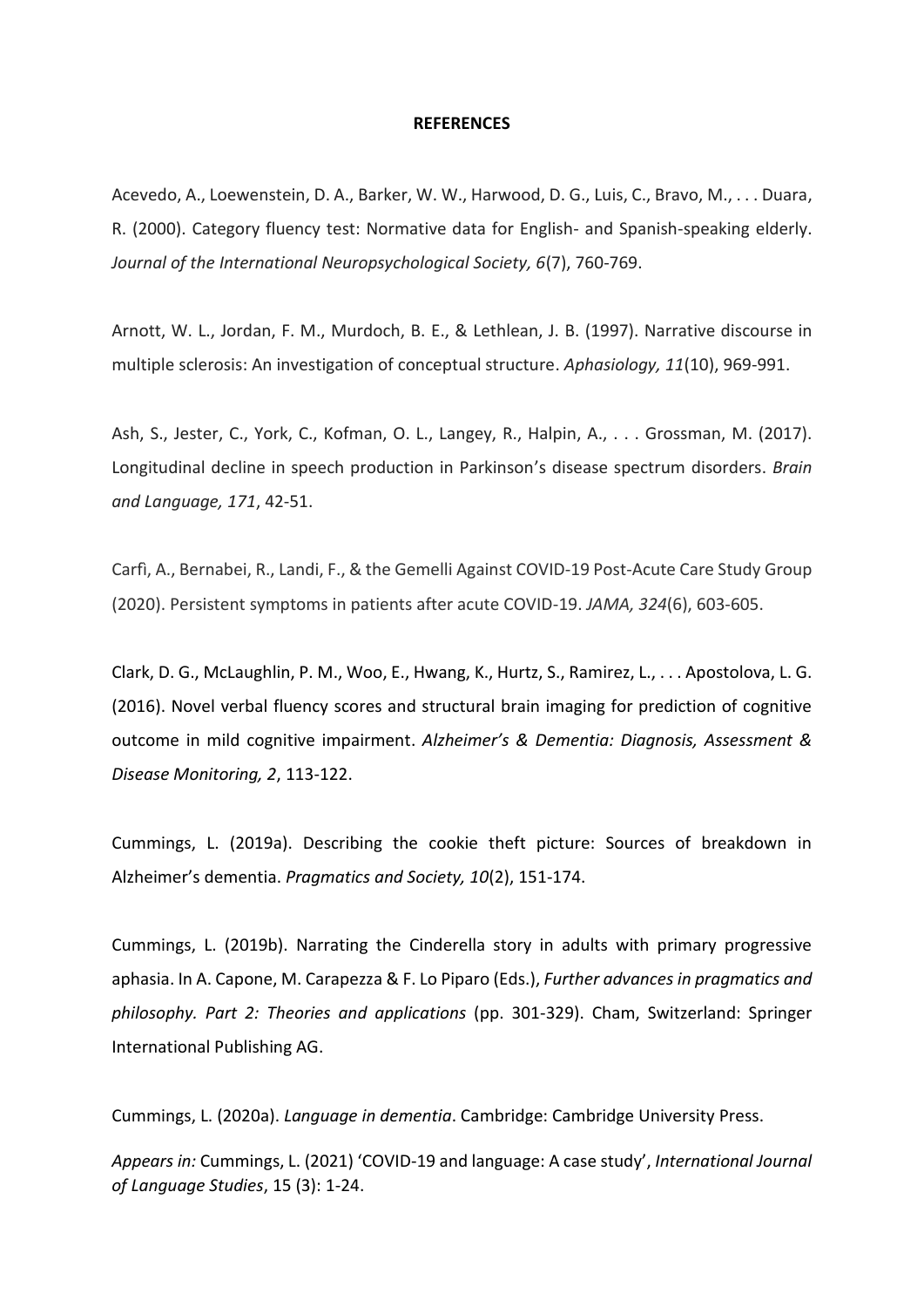Cummings, L. (2020b). The role of pragmatics in the diagnosis of dementia. *East Asian Pragmatics, 5*(2), 147-168.

Cummings, L. (2021). *Language case files in neurological disorders*. New York: Routledge.

Cummings, L. (2022). Cognitive-communication difficulties in adults with long Covid. In L. Cummings (Ed.), *Covid-19 and speech-language pathology*. New York: Routledge.

Fotuhi, M., Mian, A., Meysami, S., & Raji, C. A. (2020). Neurobiology of COVID-19. *Journal of Alzheimer's Disease, 76*(1), 3-19.

Goodglass, H., Kaplan, E. and Barresi, B. (2001) *Boston Diagnostic Aphasia Examination*. Third Edition. Baltimore, MD: Lippincott Williams & Wilkins.

Heneka, M. T., Golenbock, D., Latz, E., Morgan, D., & Brown, R. (2020). Immediate and longterm consequences of COVID-19 infections for the development of neurological disease. *Alzheimer's Research & Therapy, 12*(1), 69.

Mandal, S., Barnett, J., Brill, S. E., Brown, J. S., Denneny, E. K., Hare, S. S., . . . the ARC Study Group (2020). ʻLong-COVID': A cross-sectional study of persisting symptoms, biomarker and imaging abnormalities following hospitalisation for COVID-19. *Thorax*, to appear.

Marini, A. (2012). Characteristics of narrative discourse processing after damage to the right hemisphere. *Seminars in Speech and Language, 33*(1), 68-78.

Muccioli, L., Pensato, U., Cani, I., Guerra, L., Provini, F., Bordin, G., . . . Bisulli, F. (2020). COVID-19-related encephalopathy presenting with aphasia resolving following tocilizumab treatment. *Journal of Neuroimmunology, 349*, 577400.